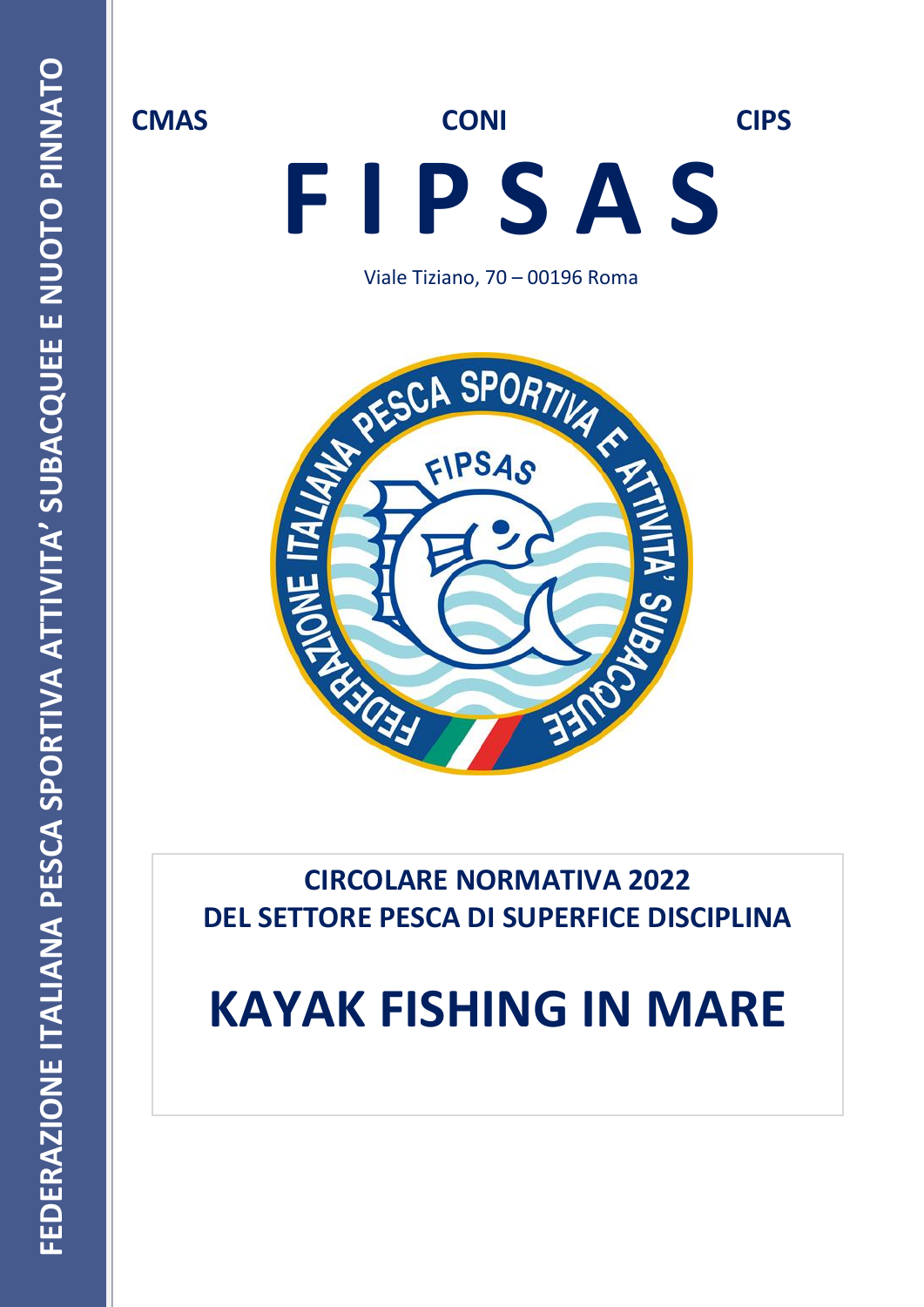| ORGANIZZAZIONE DELLE PROVE DI SELEZIONE PROVINCIALE PER I CAMPIONATI ITALIANI INDIVIDUALI, DI CAMPIONATI      |  |
|---------------------------------------------------------------------------------------------------------------|--|
|                                                                                                               |  |
|                                                                                                               |  |
|                                                                                                               |  |
|                                                                                                               |  |
|                                                                                                               |  |
|                                                                                                               |  |
|                                                                                                               |  |
|                                                                                                               |  |
|                                                                                                               |  |
|                                                                                                               |  |
|                                                                                                               |  |
|                                                                                                               |  |
|                                                                                                               |  |
|                                                                                                               |  |
|                                                                                                               |  |
|                                                                                                               |  |
|                                                                                                               |  |
|                                                                                                               |  |
|                                                                                                               |  |
|                                                                                                               |  |
|                                                                                                               |  |
|                                                                                                               |  |
|                                                                                                               |  |
|                                                                                                               |  |
|                                                                                                               |  |
|                                                                                                               |  |
|                                                                                                               |  |
| REDAZIONE DELLA CLASSIFICA DI SETTORE AI FINI DELLA COMPILAZIONE DI ALTRE CLASSIFICHE - REDAZIONE DI TUTTE LE |  |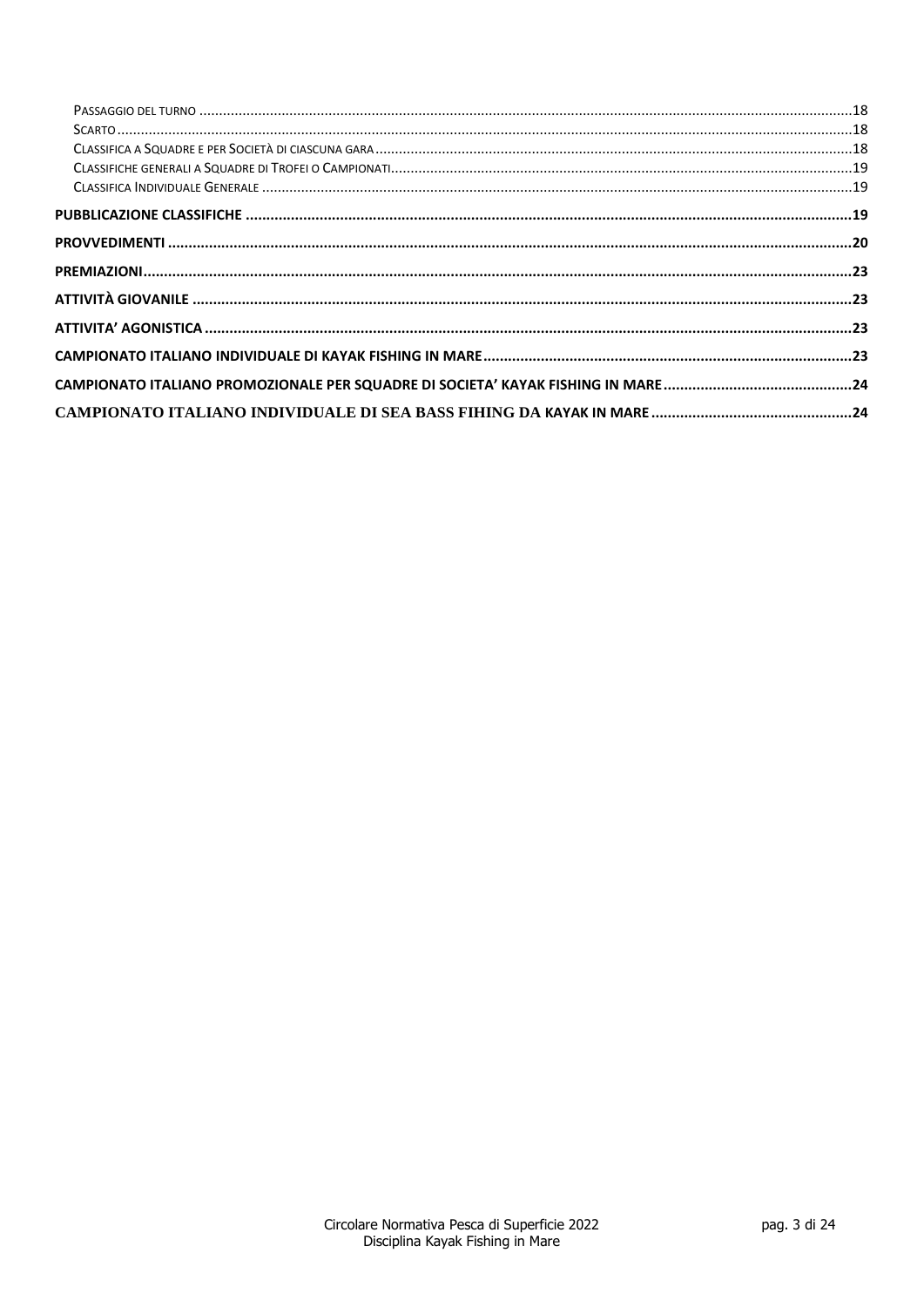<span id="page-3-0"></span>

| <b>COMITATO DI SETTORE PESCA DI SUPERFICE</b> |                            |             |                                 |  |  |  |  |
|-----------------------------------------------|----------------------------|-------------|---------------------------------|--|--|--|--|
| Presidente                                    | <b>FUSCONI Antonio</b>     | 348 6010200 | antonio.fusconi@fipsas.it       |  |  |  |  |
| <b>Vice Presidente</b>                        | LAVETTO Luisella           | 3666391352  | luisella.lavetto@fipsas.it      |  |  |  |  |
| <b>Vice Presidente</b>                        | <b>SARTI Stefano</b>       | 348 0718796 | stefano.sarti@fipsas.it         |  |  |  |  |
|                                               | <b>BENZI Alfredo</b>       | 347 0047630 | alfredo.benzi@fipsas.it         |  |  |  |  |
|                                               | <b>BONAZZI Fausto</b>      | 3486010251  | fausto.bonazzi@fipsas.it        |  |  |  |  |
|                                               | <b>GIRARDI David</b>       | 347 0024762 | david.girardi@fipsas.it         |  |  |  |  |
|                                               | <b>GRASSO Elia</b>         | 348 6010245 | elia.grasso@fipsas.it           |  |  |  |  |
|                                               | <b>LANDONIO Fernando</b>   | 340 3313633 | fernando.landonio@fipsas.it     |  |  |  |  |
|                                               | <b>LELLI Franco</b>        | 3458926141  | franco.lelli@fipsas.it          |  |  |  |  |
|                                               | <b>MARCONI Giannino</b>    | 3458923113  | giannino.marconi@fipsas.it      |  |  |  |  |
|                                               | <b>MORGANTINI Giuliano</b> | 345 8925972 | giuliano.morgantini@fipsas.it   |  |  |  |  |
|                                               | <b>POLES Sileno</b>        | 347 0049387 | sileno.poles@fipsas.it          |  |  |  |  |
|                                               | PRESTIGIACOMO Andrea       | 3484059715  | andrea. prestigiacomo@fipsas.it |  |  |  |  |
|                                               | <b>RUSSO Luigi</b>         | 347 8543328 | luigi.russo@fipsas.it           |  |  |  |  |

| <b>SETTORE PESCA DI SUPERFICE</b> |  |
|-----------------------------------|--|
|-----------------------------------|--|

| <b>MARTINO Angela</b>    | 06 87980 521  | 346 0127903  |                            |
|--------------------------|---------------|--------------|----------------------------|
| <b>BRIGANTI Tiziana</b>  | 06 87980 510  | 346 0138708  |                            |
| <b>CHELUCCI Federica</b> | 06 87980 511  | 340 3340 517 | pesca.superficie@fipsas.it |
| <b>GATTI Francesca</b>   | 06 87980 515  | 346 0147367  | iscrizioni@fipsas.it       |
| <b>LAURI Federico</b>    | 06 87980 6523 | 340 9393144  |                            |
| <b>MOCCIA Concetta</b>   | 06 87980 516  | 346 0151679  |                            |
| <b>VERGATI Alessia</b>   | 06 87980 524  | 346 0176862  |                            |
| <b>LAURI Federico</b>    | 06 87986523   | 340 9393144  |                            |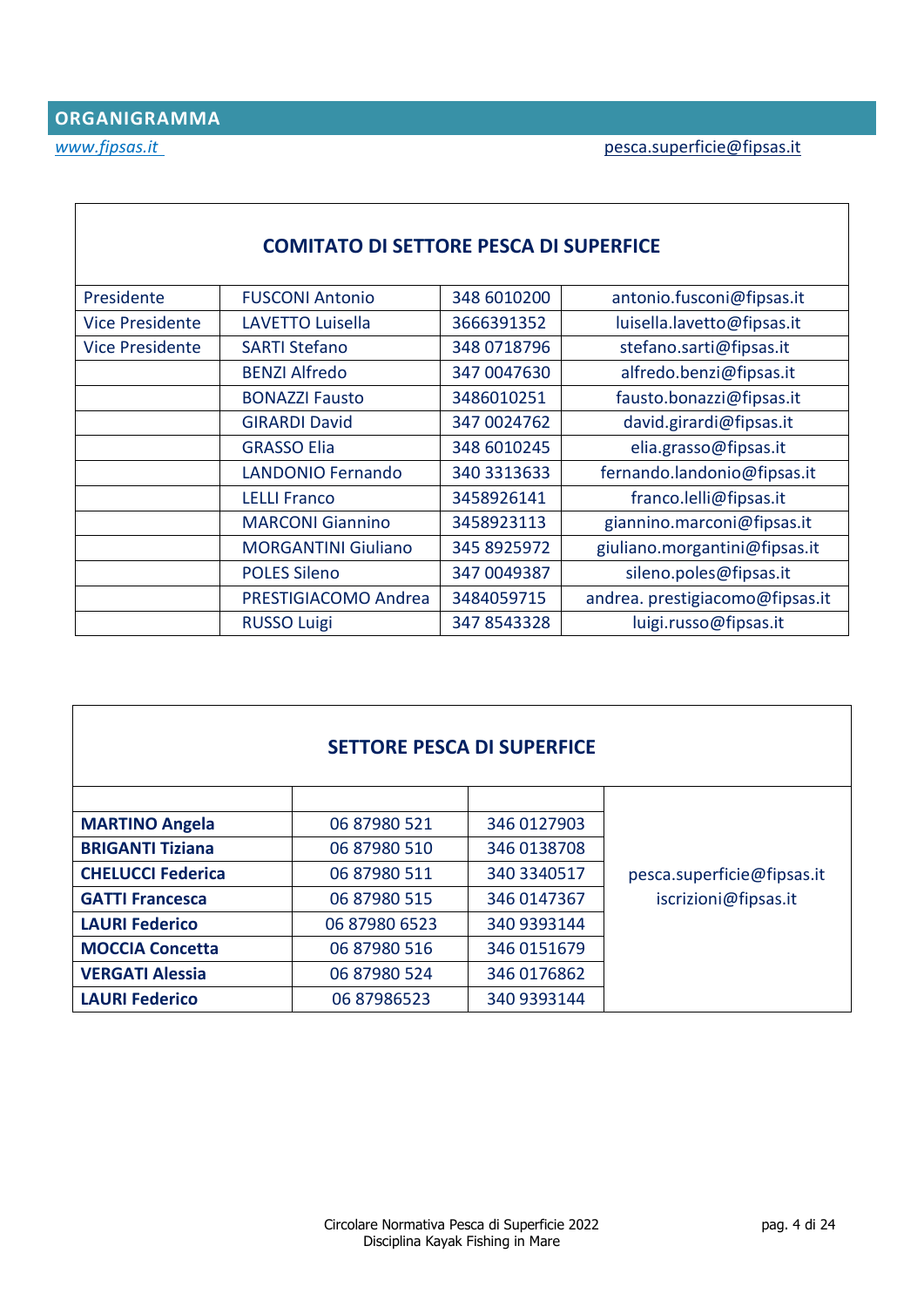#### <span id="page-4-0"></span>**NORME GENERALI**

#### <span id="page-4-1"></span>**SPECIALITÁ PRATICATE**

Secondo le disposizioni dello Statuto Federale, il Settore Pesca di Superficie promuove e coordina l'attività sportiva e promozionale delle seguenti discipline:

- Big Game Fishing
- Bolentino
- Pesca con Canna da Natante
- Pesca con Canna da Riva
- Lancio Tecnico
- Surf Casting
- Kayak Fishing mare
- Spinning in mare
- Pesca con la Mosca in mare
- Pesca a Feeder in mare
- Pesca al Colpo
- Pesca alla Trota con esche naturali in Torrente
- Pesca alla trota con esche naturali in Lago
- Trout Area
- Bass Fishing e Pesca con esche artificiali da Natante
- Pesca con esche artificiali dalla Riva
- Predatori con esche artificiali da Riva
- Street Fishing
- Kayak Fishing acque interne
- Carp Fishing
- Pesca con la Mosca
- Pesca a Feeder
- Pesca in Fiume
- Pesca con la Bilancella
- Pesca allo Storione in Lago

#### <span id="page-4-2"></span>**RESPONSABILE REGIONALE SETTORE PESCA DI SUPERFICIE**

Il Responsabile Regionale Settore Pesca di Superficie ha il compito di far osservare le norme tecniche e procedurali riguardanti l'attività agonistica nell'ambito della propria Regione.

In particolare, ha i seguenti compiti:

- censire e curare l'istruttoria per l'omologazione dei campi di gara della propria Regione, con particolare riferimento alla loro agibilità, sicurezza e capienza;
- predisporre il Calendario Gare Regionale;
- vistare, facendo le eventuali osservazioni, le richieste per l'organizzazione e l'iscrizione delle gare, presentate per il tramite delle Associazioni Provinciali;
- approvare i Regolamenti Particolari delle Manifestazioni Promozionali di competenza;
- esaminare i Dépliant delle manifestazioni e, qualora riscontri discordanze con il Regolamento Particolare approvato;
- provvedere a segnalarle al Comitato organizzatore per le opportune modifiche.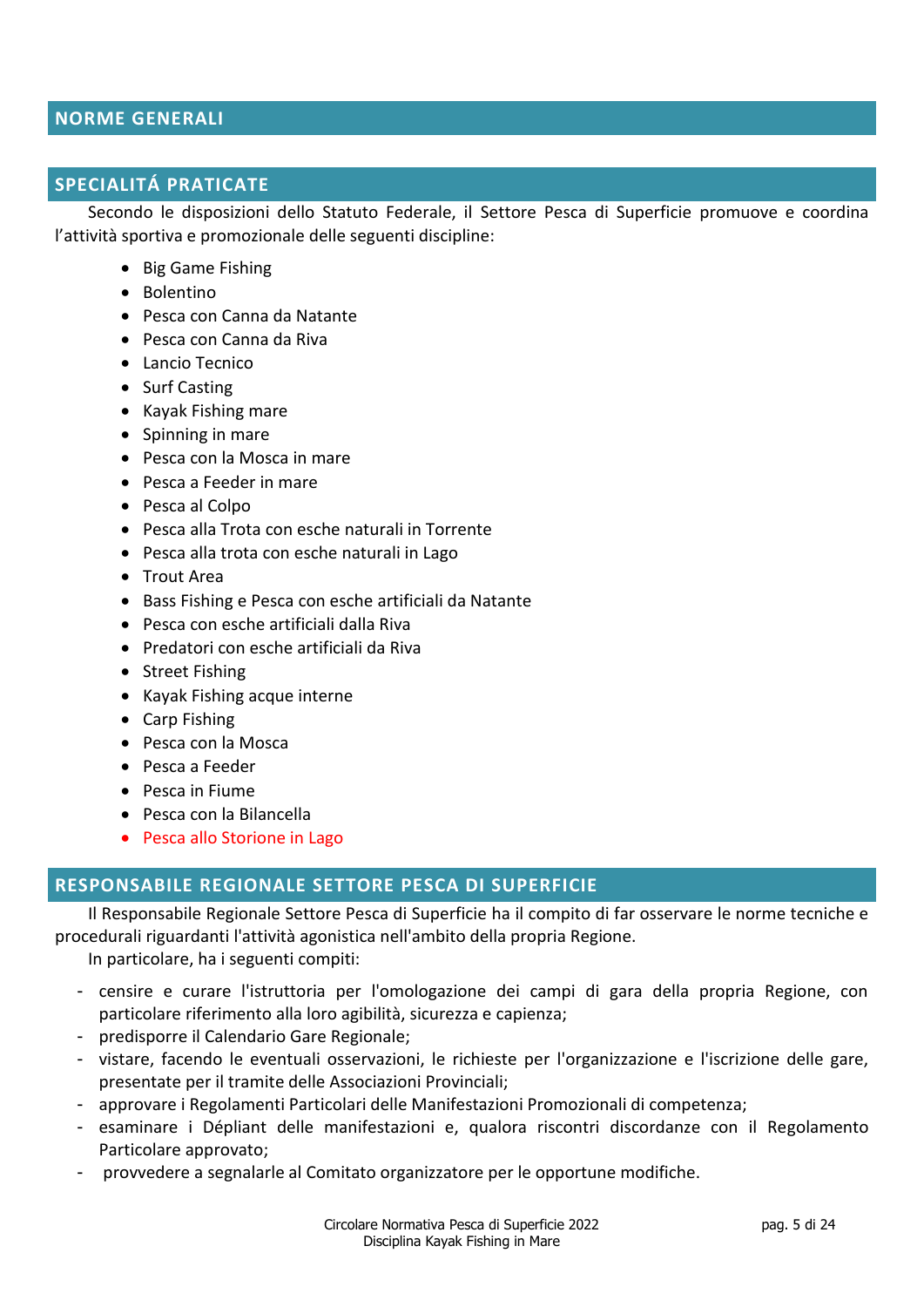Il Responsabile Regionale Settore Pesca di Superficie, unico referente della Federazione per il coordinamento dell'intera attività agonistica del territorio di sua pertinenza, dovrà inviare, entro il 31.01.2021, una relazione riepilogativa sull'attività svolta, nell'ambito della propria Regione. Inoltre, entro la stessa data, è tenuto ad inserire nel sistema il calendario regionale gare, per l'anno stesso.

# <span id="page-5-0"></span>**CLASSIFICAZIONE DELLE GARE E LORO AUTORIZZAZIONE**

Le gare/campionati/trofei si distinguono in:

- a) INTERNAZIONALI autorizzate/i dal Comitato di Settore, sono aperte/i a membri di Società affiliate a Federazioni appartenenti alla CIPS;
- b) CAMPIONATI ITALIANI autorizzati dal Comitato di Settore, sono aperti a tutti i membri di Società affiliate alla FIPSAS, salvo i casi in cui esistano diritti acquisiti;
- c) GARE NAZIONALI autorizzate dalle Sezioni Provinciali competenti per territorio, sono aperte a tutti i membri di Società affiliate alla FIPSAS e sono iscritte al Calendario Nazionale Gare;
- d) ZONALI autorizzate/i dal Comitato di Settore, sono riservate/i a membri di Società inserite nell'ambito di una stessa "zona" di territorio nazionale definita in altri punti di questa stessa Circolare Normativa;
- e) REGIONALI autorizzate/i dal Comitato Regionale, sono riservate/i a membri di Società della Regione Organizzatrice;
- f) PROVINCIALI autorizzate/i dalla Sezione Provinciale, sono riservate/i ai membri di Società della Provincia in cui si svolgono;
- g) SOCIALI autorizzate/i dalla Sezione Provinciale, sono riservate/i agli associati della Società Organizzatrice;
- h) PROMOZIONALI autorizzate/i dalla Sezione Provinciale, sono aperte a membri di Società affiliate alla FIPSAS;
- i) MANIFESTAZIONI AD INVITO autorizzate dalla Sezione Provinciale, sono aperte a membri di Società della FIPSAS invitati dall'Ente Organizzatore. Qualora la manifestazione sia a squadre, coppie, box, ecc. è ammessa anche la partecipazione di atleti di società diverse con l'autorizzazione della società di appartenenza.

# <span id="page-5-1"></span>**PARTECIPAZIONE**

**Per tutte le specialità, il Campione Mondiale Individuale/Coppia in carica farà sempre parte di diritto della Rappresentativa Nazionale per l'anno successivo al conseguimento del titolo rappresentando, se del caso, una scelta obbligata e non partecipando alle prove di selezione.** Verrà in seguito riammesso al Club Azzurro o a qualsiasi altra forma di Selezione della Squadra Nazionale. In altre parole un Atleta/Coppia che abbia vinto il Titolo Mondiale nel 2021 farà parte di diritto della Squadra Nazionale del 2022 (senza disputare alcuna prova di qualificazione) e potrà disputare le prove con cui viene selezionata la Squadra Nazionale del 2023, sotto qualunque forma vengano disputate.

L'appartenenza al Club Azzurro avviene per volontaria adesione degli aventi diritto che, con l'adesione, si impegnano ad osservare integralmente la normativa di funzionamento del Club Azzurro. Agli appartenenti al Club Azzurro è consentito fregiarsi dello Scudetto Tricolore.

Per partecipare a gare, campionati o trofei autorizzate/i dalla FIPSAS è necessario che le Società siano regolarmente affiliate per l'anno in corso e che i singoli concorrenti, soci di Società affiliate, siano in possesso della Tessera Atleta (o del Certificato Atleta, rilasciato a titolo provvisorio dalla propria Sezione Provinciale) resa valida dalla certificazione del pagamento della quota annuale (anche attraverso il possesso della Tessera Federale), e della Licenza Governativa di Pesca, ove prescritta.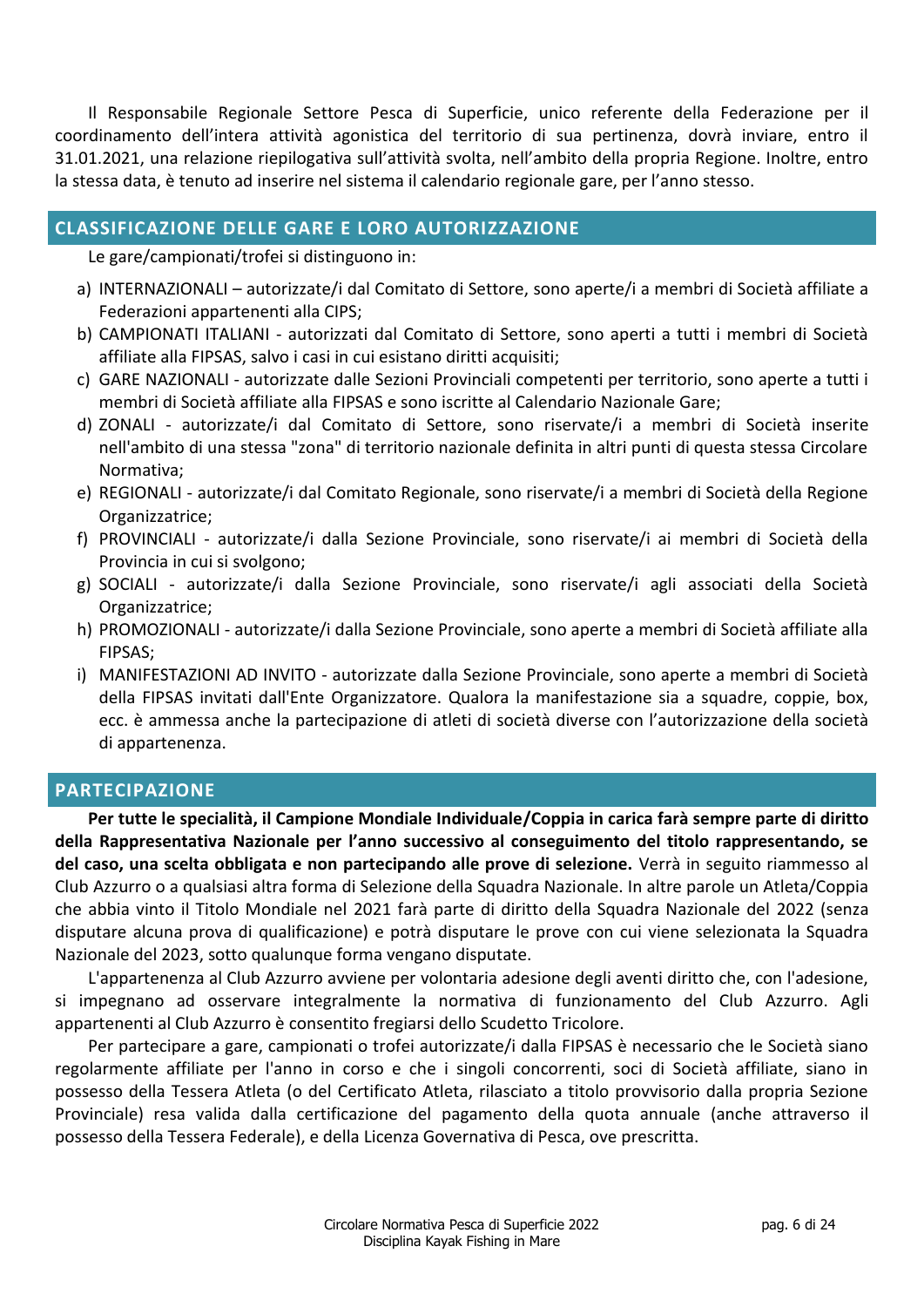**L'atleta appartenente ad una Federazione straniera o che non abbia la cittadinanza italiana, può gareggiare per una Società italiana e partecipare esclusivamente a competizioni per Società o Squadre di Società; deve essere in possesso degli stessi documenti previsti per il concorrente italiano.**

**Un Atleta appartenente ad una Società del Settore Pesca di Superficie può disputare gare in specialità non praticate dalla propria Società:**

- **per l'attività agonistica di un diverso Settore deve richiedere un'ulteriore Tessera Atleta presso un'altra Società, anche di Regione o Provincia diversa, senza che sia necessaria alcuna liberatoria dalla propria Società;**
- **per l'attività agonistica per Squadre o per società in specialità del Settore Pesca di Superficie deve richiedere un'ulteriore Tessera Atleta presso un'altra Società, anche di Regione o Provincia diversa, purché la sua Società di appartenenza gli conceda una liberatoria ove sia ben specificata la o le discipline oggetto della richiesta, e venga precisato che nella Società di appartenenza la o le discipline a squadre in cui lui desidera gareggiare non vengono praticate. In questo caso l'Atleta potrà svolgere nella nuova Società le discipline in oggetto sia a squadre, box, coppie e individuali. In questo caso (individuali) l'atleta può scegliere se partecipare con la società di appartenenza o quella della seconda tessera atleta fermo restando che non può partecipare a più di una selettiva qualificante per specialità e per anno agonistico.**

**Resta inteso che se il numero di atleti che richiedono il nulla osta per un'altra disciplina in un'altra Società è pari a 4 o più, non potrà essere rilasciato nulla osta.**

Ad un Atleta al quale (per motivi sia disciplinari interni alla Società di appartenenza, che tecnici o in conseguenza al preavviso di trasferimento ad altra Società) venga preclusa dalla propria Società la partecipazione a competizioni a squadre, deve essere consentita la partecipazione alle Selettive Provinciali individuali di qualificazione ai Campionati Italiani di ogni disciplina o categoria, alle finali dei Campionati Italiani Individuali e alle prove di Club Azzurro. In questo caso è consentito che l'Atleta possa provvedere direttamente alla sua iscrizione o trasmetterla attraverso la Sezione Provinciale di appartenenza. Nel caso che un Atleta sia espulso da una Società (anche nel corso della stagione) questo è libero di trasferirsi presso un'altra Società conservando soltanto i diritti sportivi acquisiti a livello individuale. Gli Atleti vengono assegnati a fasce d'età. L'appartenenza ad ognuna di queste è determinata dall'anno di nascita, indipendentemente da giorno e mese di compimento dell'età. Nel caso di superamento di questa, l'atleta eventualmente qualificato in una manifestazione verrà sostituito da chi immediatamente lo segue nell'ordine di classifica.

Nei Trofei Regionali, Interprovinciali e Provinciali di qualsiasi specialità, ogni Società potrà essere presente con un numero illimitato di Squadre. I Regolamenti Particolari degli stessi Trofei potranno prevedere per ogni Società un numero massimo di squadre ammesse.

L'assenza ingiustificata ad uno qualsiasi dei Trofei, Campionati, prove di Club Azzurro di ogni specialità, autorizzati dal Comitato di Settore, comporterà sanzioni che andranno dalla semplice ammonizione, all'ammenda, alla attribuzione di penalizzazioni da scontare nel Trofeo dell'anno successivo, all'interdizione a partecipare per due anni alla manifestazione in cui si è verificata l'assenza. In caso di infrazioni compiute da una squadra, la penalizzazione riguarderà tutte le squadre iscritte alla manifestazione della Società di appartenenza della stessa.

Saranno giustificate solo situazioni di documentata causa di forza maggiore, valutate di volta in volta dal Comitato di Settore.

Nelle gare di diretta competenza del Comitato di Settore Pesca di Superficie e comprese nel Calendario Nazionale Gare pubblicato sul sito federale, l'abbandono o l'assenza ingiustificata operata da concorrenti individuali, coppie, box e/o squadre di Società, comporteranno i provvedimenti di seguito elencati: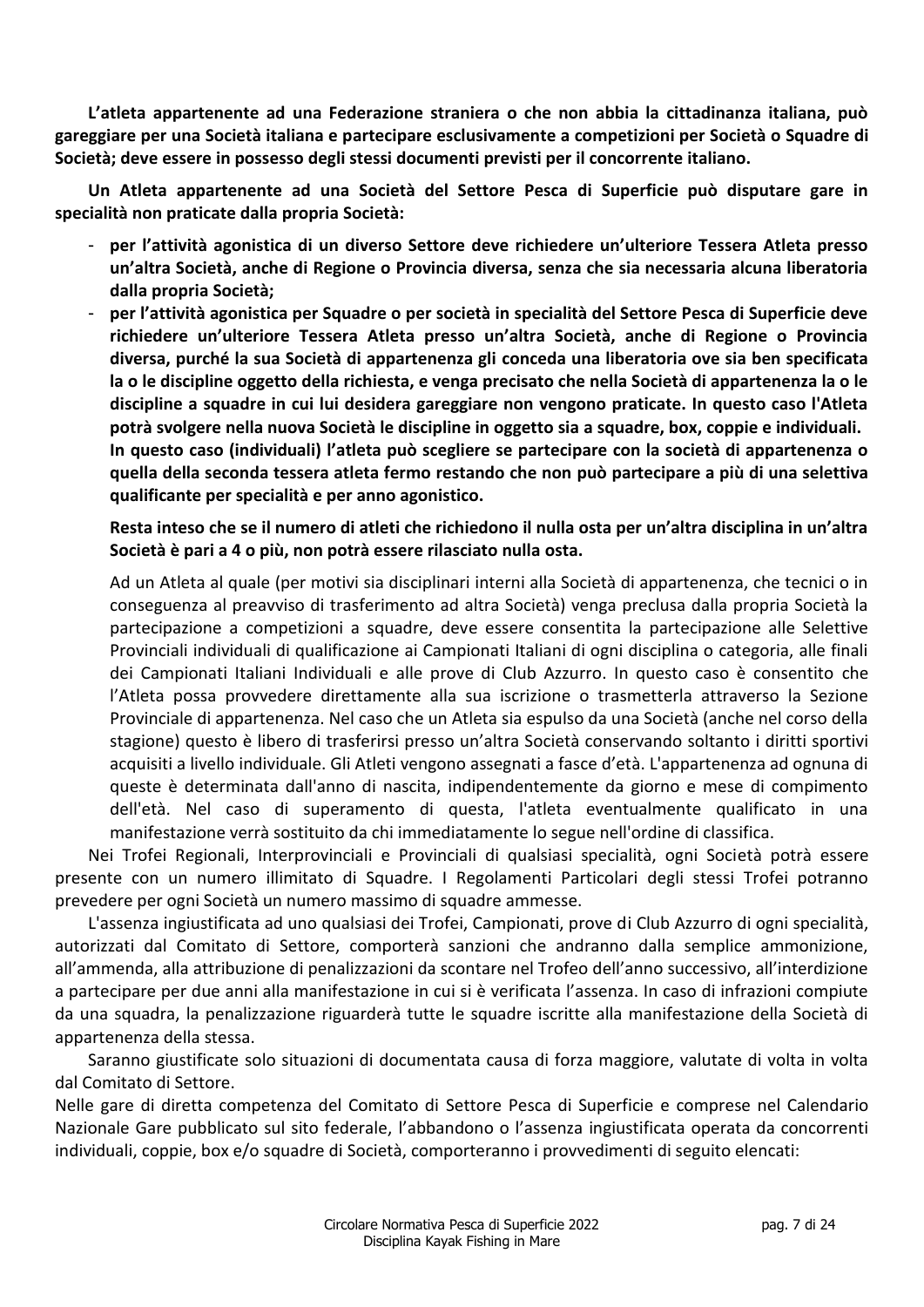- assenza non preventivamente comunicata ad una gara a cui si è regolarmente iscritti, successivamente giustificata al Comitato di Settore entro trenta giorni dalla disputa della manifestazione = nessuna ulteriore conseguenza;
- assenza non preventivamente comunicata ad una gara a cui ci si è iscritti, senza versare i prescritti contributi = obbligo di regolarizzare il versamento dei contributi stessi entro i quindici giorni successivi all'effettuazione della prova e, qualora non si ottemperasse all'obbligo, gli atti verranno inoltrati alla Procura Federale per i provvedimenti di sua competenza;
- assenza non preventivamente comunicata ad una gara a cui si è regolarmente iscritti, successivamente NON giustificata al Comitato di Settore entro i trenta giorni successivi alla disputa della manifestazione = per la squadra di Società interessata retrocessione per l'anno successivo al Trofeo di Livello più basso per la Specialità o, qualora si trattasse di manifestazione fine a se stessa, gli atti verranno inoltrati alla Procura Federale per i provvedimenti di sua competenza;
- assenza, comunicata o meno, ad una gara a cui si è regolarmente iscritti, e contemporanea partecipazione (provata e documentata) ad un'altra gara in luogo di quella a cui si è iscritti = gli atti verranno inoltrati alla Procura Federale per i provvedimenti di sua competenza;
- assenza, non comunicata ad un Ufficiale di Gara prima del sorteggio della prova stessa e/o non successivamente giustificata al Comitato di Settore, ad una delle prove di finale di un campionato successive alla prima (seconda e/o terza prova) = retrocessione individuale del concorrente e gli atti verranno inoltrati alla Procura Federale per i provvedimenti di sua competenza;
- assenza, comunicata ad un Ufficiale di Gara prima del sorteggio della prova stessa, ad una delle prove di finale di un campionato successive alla prima (seconda e/o terza prova) e successivamente giustificata al Comitato di Settore = nessuna ulteriore conseguenza.

Il Giudice di Gara è tenuto a riportare sul proprio verbale i comportamenti accertati, le sanzioni applicate e le eventuali proposte di deferimento. Il Verbale di Gara deve essere trasmesso al Settore Pesca di Superficie [pesca.superficie@fipsas.it,](mailto:pesca.superficie@fipsas.it) al Responsabile del Campionato indicato sul Regolamento Particolare e al Responsabile dei Giudici di Gara del Settore Pesca di Superficie, mediante posta elettronica entro i **TRE** giorni successivi allo svolgimento della Manifestazione.

# <span id="page-7-0"></span>**ISCRIZIONE DI GARE IN CALENDARIO**

Tutte le gare di qualsiasi specialità promosse del Comitato di Settore verranno inserite automaticamente nel Calendario Nazionale.

Le richieste di iscrizione di Gare nel Calendario Nazionale riguardanti Trofei o Memorial debbono essere inviate dalle Società richiedenti al Settore Pesca di Superficie entro il 30 gennaio dell'anno cui esse si riferiscono.

Le richieste di iscrizione di Gare nei Calendari Regionali o Provinciali devono essere inviate all'Organo competente entro il 30 gennaio di ogni anno accompagnate dalla prevista tassa.

Le richieste debbono essere compilate usufruendo dei moduli predisposti e debbono necessariamente rispondere a tutti i quesiti in essi contenuti.

Se il Campo di Gara è ubicato fuori dalla Provincia, copia della Richiesta di iscrizione in Calendario dovrà obbligatoriamente essere inviata anche alla Sezione Provinciale FIPSAS competente per territorio la quale dovrà, per iscritto, comunicare la conferma alla Sezione Provinciale richiedente.

Alla procedura di iscrizione è ammessa modifica su disposizione del Comitato di Settore.

# <span id="page-7-1"></span>**ORGANIZZAZIONE GARE DI CAMPIONATO**

L'organizzazione delle gare di competenza del Comitato di Settore sarà affidata, direttamente dal Comitato di Settore stesso, alle Società affiliate o alle Sezioni Provinciali, previa richiesta di organizzazione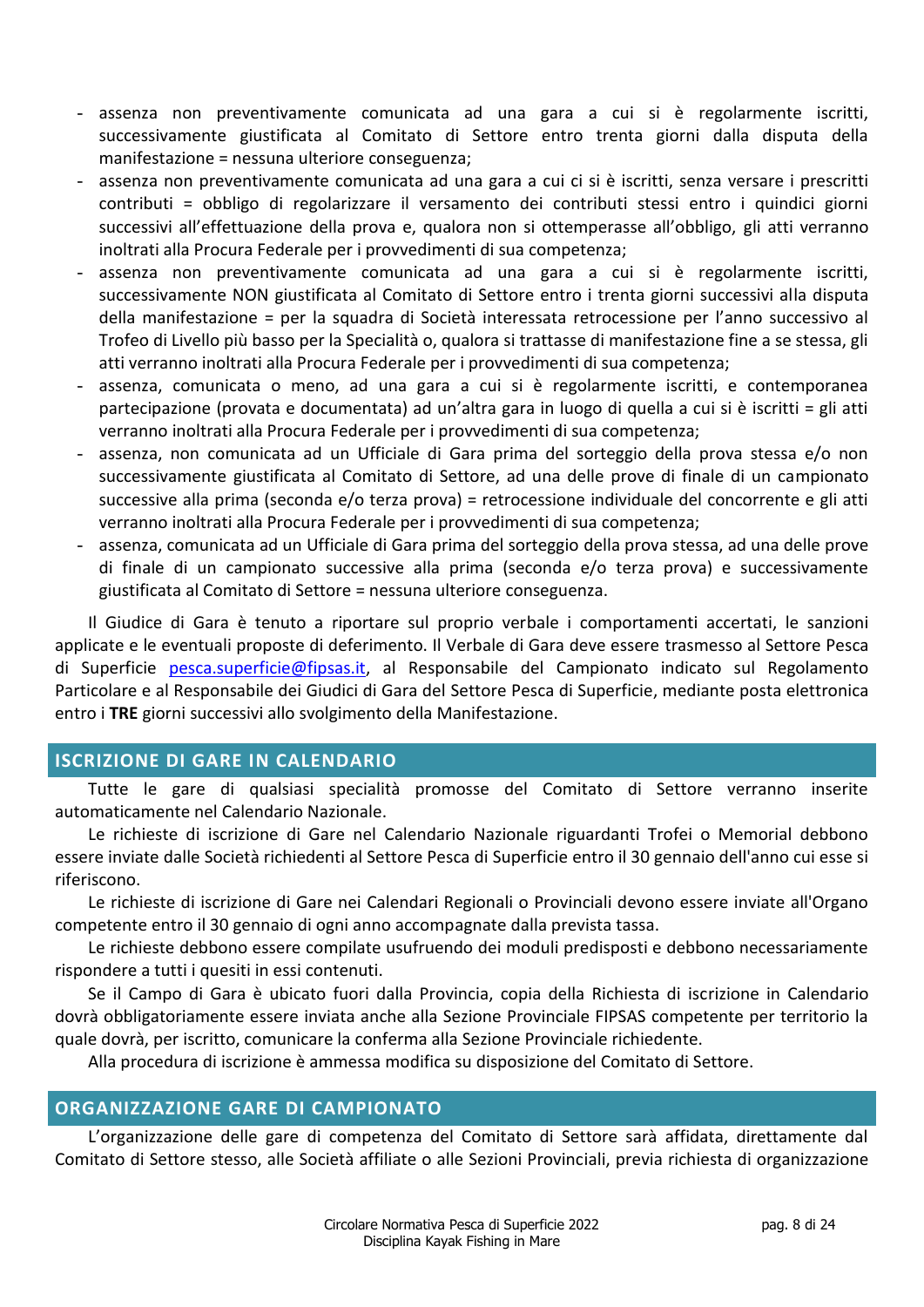che dovrà essere trasmessa alla Sede Centrale, mediante l'inserimento nel programma di "Richiesta Organizzazione Gare" all'uopo istallato sul portale Federale.

Il Calendario con le date e i Campi di Gara dove si svolgeranno le prove dei vari Trofei e Campionati sarà pubblicato sul Sito Federale ed inviato ai Comitati Regionali e alle Sezioni Provinciali. Queste ultime dovranno darne tempestivamente comunicazione a tutte le Società affiliate della propria Provincia, comunicando loro le modalità per richiederne l'organizzazione.

L'inserimento di una data e di un campo di gara nel Calendario Nazionale delle Manifestazioni di competenza del Comitato di Settore, rappresenta la richiesta di concessione del campo di gara in questione, e presuppone l'automatico rilascio della stessa.

Le competizioni per l'assegnazione del titolo di Campione Italiano (individuale, a squadre, coppie e box) delle singole discipline dovranno avere un numero di partecipanti uguale o superiore a 10.

Il mancato raggiungimento di tale numero comporterà l'annullamento della manifestazione

# <span id="page-8-0"></span>**ORGANIZZAZIONE DELLE PROVE DI SELEZIONE PROVINCIALE PER I CAMPIONATI ITALIANI INDIVIDUALI, DI CAMPIONATI PROVINCIALI DI OGNI SPECIALITÀ E DI GARE PROVINCIALI**

Le Sezioni Provinciali dovranno istituzionalmente promuovere anche un'attività Provinciale Promozionale e/o Amatoriale che consenta ai federati di svolgere attività per tutto l'arco dell'anno; possono promuovere Campionati Provinciali non selettivi per i Campionati Italiani, gare e Trofei Provinciali di tutte le specialità e gare a carattere sociale. Le Sezioni Provinciali stesse comunicheranno alle Società ed ai tesserati della Provincia norme a riguardo.

#### <span id="page-8-1"></span>**REGOLAMENTI PARTICOLARI**

I Regolamenti Particolari delle gare di Campionato Italiano o dei Trofei Nazionali saranno predisposti dal Comitato di Settore A.I. e da questo resi disponibili a tutti gli interessati, anche attraverso la pubblicazione sul Sito Federale.

#### **TUTTE LE PROVE DI SELEZIONE SVOLTE IN MODO NON CONFORME AL REGOLAMENTO TECNICO DEL CAMPIONATO A CUI DANNO ACCESSO NON VERRANNO OMOLOGATE E NON ORIGINERANNO ALCUN DIRITTO SPORTIVO.**

**I Regolamenti Particolari dovranno riportare con chiarezza le norme relative agli attrezzi e alle esche prescritte dalla Circolare Normativa.**

I Regolamenti Particolari di gare generiche di livello Nazionale o Regionale dovranno essere approvati da chi le autorizza (Comitato Regionale competente per territorio, Sezione Provinciale, Delegato Regionale e Delegato Provinciale). Dovrà essere conservata, a cura di chi ha autorizzato la manifestazione e fino al termine della stagione agonistica, copia di tutti i Regolamenti particolari approvati.

Le Sezioni Provinciali dovranno promuovere manifestazioni ad esclusivo carattere promozionale e/o amatoriale, articolate in una o più prove, destinate a concorrenti individuali, a coppie, terne, box, per stimolare al massimo la partecipazione.

E' consigliato fissare delle quote di iscrizione limitate con monte premi di carattere alternativo.

#### <span id="page-8-2"></span>**DEPLIANT**

È consentito riportare nel dépliant solo gli articoli del Regolamento Particolare riguardanti le modalità per l'iscrizione, le operazioni preliminari, il raduno dei concorrenti ed altri particolari operativi; in questo caso deve essere sempre riportata la frase: "Per quanto non espressamente indicato valgono le norme contenute nel Regolamento Particolare e nella Circolare Normativa".

È NULLA QUALSIASI NORMA AGGIUNTA NEL DEPLIANT DISCORDE DAL REGOLAMENTO APPROVATO.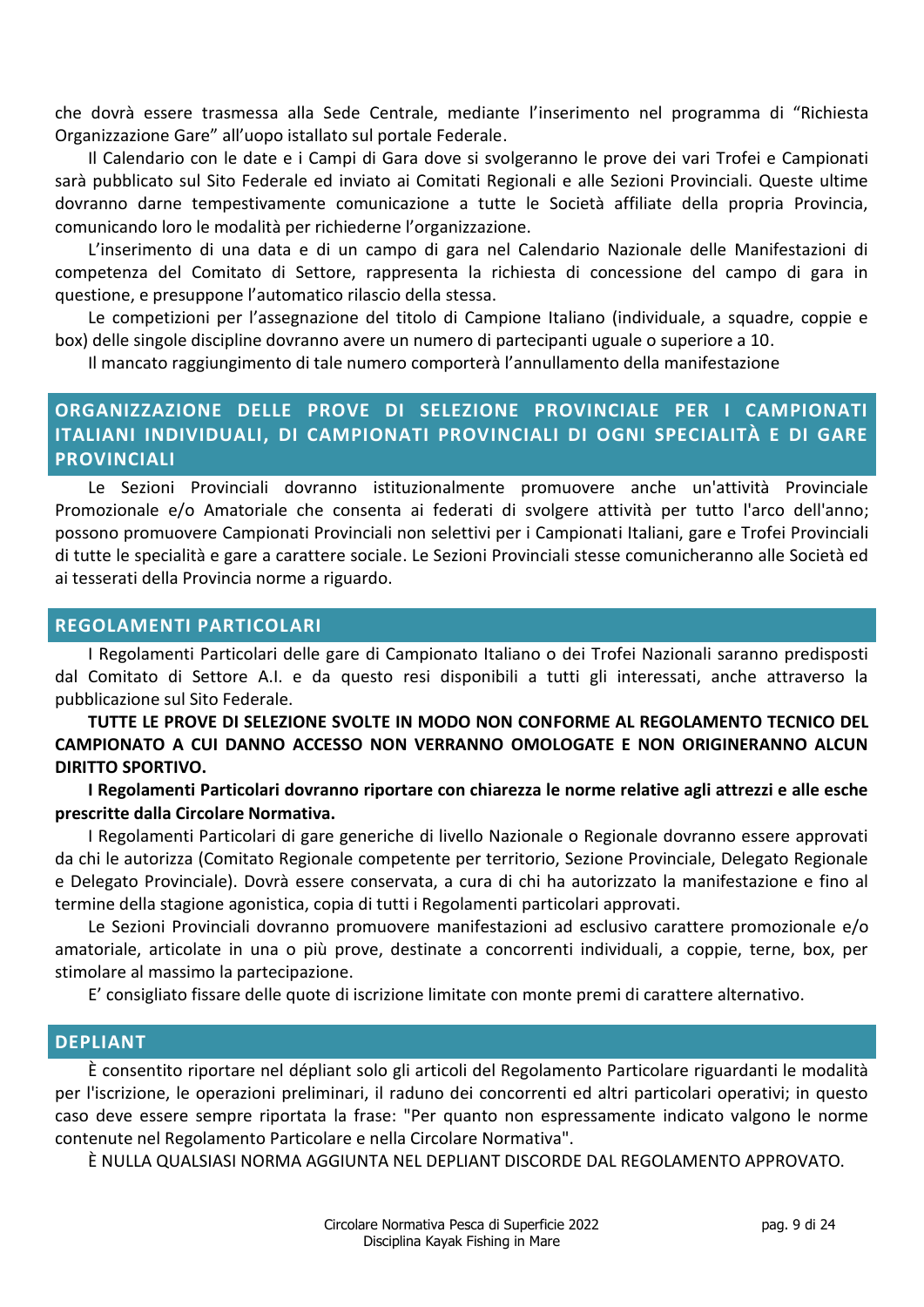Le Società devono obbligatoriamente inviare bozza del dépliant alla Sezione Provinciale competente per la dovuta approvazione. L'inosservanza di tale norma dà adito a sanzioni.

#### <span id="page-9-0"></span>**PREMI**

Quando è prevista una premiazione per settore, i premi debbono essere dettagliatamente indicati nel Regolamento Particolare inviato per l'approvazione. Nel Regolamento Particolare debbono altresì essere indicati eventuali "Premi Speciali" da assegnare a particolari categorie di agonisti (ad esempio "pierini", Under 14, donne, il pescatore più anziano, la squadra proveniente da più lontano ecc.). La cerimonia della premiazione deve avvenire subito dopo la esecutività dei risultati.

#### <span id="page-9-1"></span>**ADESIONE ALLE GARE**

Le adesioni devono essere inviate tassativamente per iscritto sui moduli predisposti, compilati in ogni loro parte a firma del Presidente della Società, alla FIPSAS Settore Pesca di Superficie - Viale Tiziano, 70 - 00196 ROMA

Le squadre che aderiscono ad una manifestazione si impegnano a partecipare a tutte le prove. La mancata partecipazione ad una prova non implica il rimborso del contributo versato.

Quando una squadra è assente ad una prova senza giustificato motivo, valutato dal Comitato di Settore, automaticamente perde, insieme a tutte le altre squadre della Società, il diritto ad eventuali premi della Federazione.

È dovere delle Società accertarsi del ricevimento dell'adesione.

#### <span id="page-9-2"></span>**RINUNCIA**

Qualora il Campionato Italiano si svolga in più prove e una prova di finale, la coppia che rinuncia alla fase finale verrà sostituita proseguendo nell'ordine di classifica delle prove effettuate.

#### <span id="page-9-3"></span>**SOSTITUZIONI**

Nelle gare a coppie, nel caso si tratti di Trofei o di Campionati che si disputano in più prove nel corso della stessa stagione agonistica, non è ammessa la sostituzione di alcuno dei componenti della coppia. In caso di assenza o impedimento di uno dei componenti la coppia è ammesso che il concorrente rimanente partecipi da solo alla gara acquisendo un risultato utile per la coppia.

Le sostituzioni di uno dei componenti la coppia nei vari Campionati può avvenire solamente se la Coppia non ha ancora partecipato a nessuna delle gare previste per il lo stesso Campionato a cui si è iscritta.

#### <span id="page-9-4"></span>**ISCRIZIONI ALLE GARE DI CAMPIONATI O TROFEI CHE PREVEDONO UNA ADESIONE**

Le iscrizioni ai Campionati Italiani ed ai Trofei per Squadre di Società o per Società delle varie specialità per i quali è richiesta l'adesione, debbono essere inviate tassativamente per iscritto, a firma del Presidente della Società partecipante, alle Società che di volta in volta organizzano le varie prove. Le iscrizioni debbono altresì essere accompagnate dal contributo per spese di organizzazione ed essere inviate ALMENO 30 GIORNI prima dell'effettuazione di ciascuna prova e, in ogni caso, entro i termini previsti dal Regolamento Particolare della Manifestazione. La mancata partecipazione ad una o più prove non esime dal pagamento delle relative quote.

Le Società aderenti che al momento del sorteggio non sono in regola con il pagamento dell'iscrizione devono comunque essere sorteggiate.

E' fatto tassativamente obbligo alle Squadre partecipanti di presentarsi al mattino della gara munite della ricevuta dell'avvenuto pagamento dell'iscrizione, senza la quale non dovranno essere ammesse a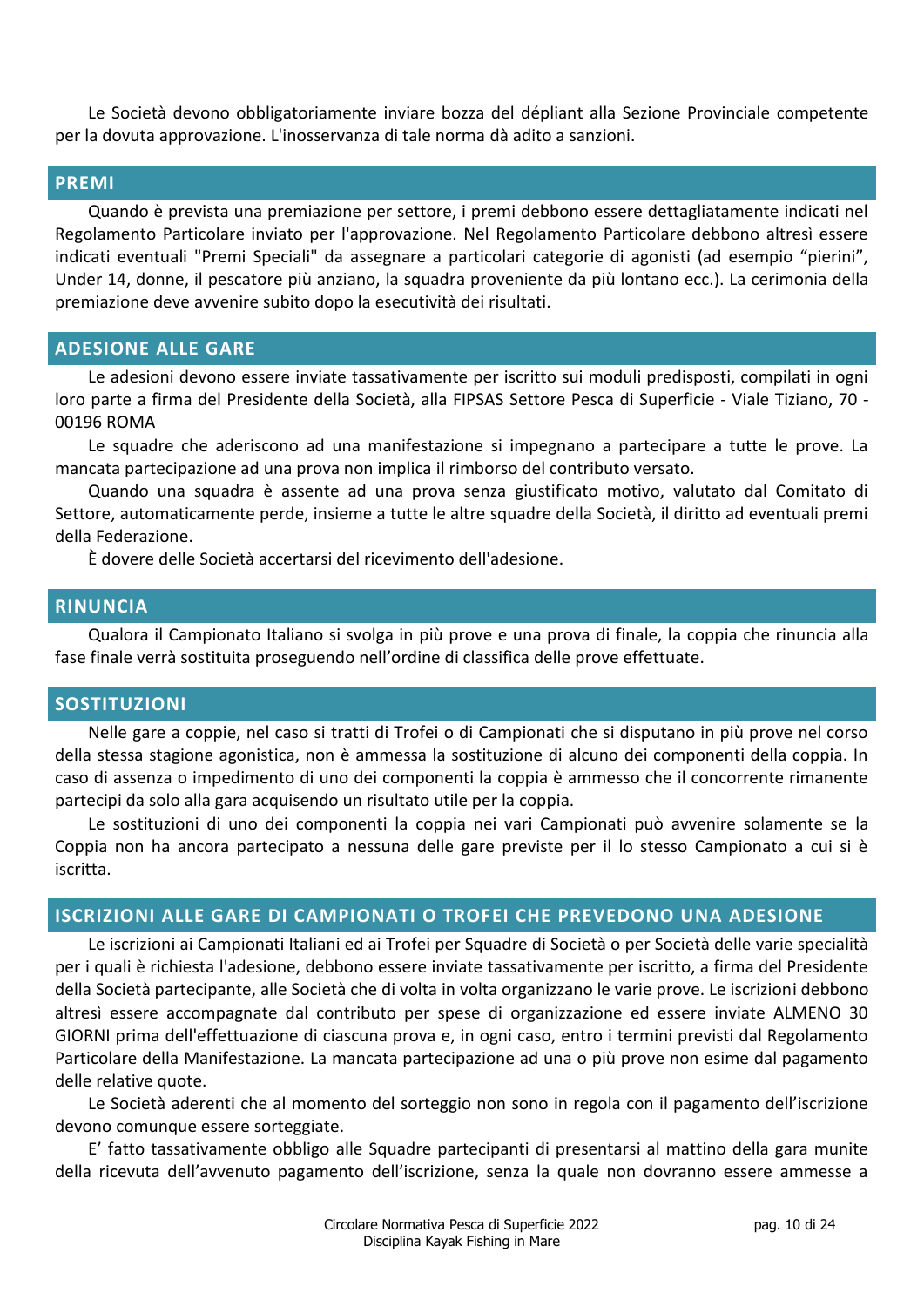partecipare alla gara stessa. Le Società organizzatrici, prima dell'inizio della gara, hanno l'obbligo di segnalare al Giudice di Gara le eventuali Società morose.

LE SOCIETÀ CHE AL TERMINE DI UN CAMPIONATO NON SARANNO IN REGOLA CON IL VERSAMENTO DI TUTTI I CONTRIBUTI DI PARTECIPAZIONE SARANNO ESCLUSE CON TUTTE LE PROPRIE SQUADRE DA OGNI ATTIVITÀ DEL SETTORE PESCA DI SUPERFICIE.

# <span id="page-10-0"></span>**ISCRIZIONI ALLE GARE DI CAMPIONATI CHE NON PREVEDONO UNA ADESIONE**

Le iscrizioni ai Campionati Italiani (individuali, a coppie, per squadre di Società, ecc.) delle varie specialità per i quali non è invece richiesta l'adesione debbono essere inviate tassativamente, entro il termine previsto e per iscritto sui moduli predisposti, compilati in ogni loro parte e firmati dal Presidente della Società e, limitatamente ai concorrenti UNDER 14, dall'esercente la potestà genitoriale, alla FIPSAS Settore Pesca di Superficie Viale Tiziano, 70 - 00196 ROMA**.** Copia delle iscrizioni deve altresì essere inviata, insieme al contributo per spese di organizzazione, alle Società organizzatrici della prova iniziale di ogni Campionato.

Entro lo stesso termine dovranno tassativamente essere comunicate alla Sede Centrale anche le eventuali rinunce.

LE SOCIETÀ ORGANIZZATRICI NON DOVRANNO AMMETTERE A PARTECIPARE ALLA PROVA I CONCORRENTI PER I QUALI NON SIA STATO VERSATO IL DOVUTO CONTRIBUTO DI ORGANIZZAZIONE.

Al termine della prova il Giudice di Gara provvederà a:

- a) raccogliere le adesioni di coloro che hanno acquisito il diritto a disputare la prova successiva;
- b) effettuare, quando previsti, i ripescaggi resisi necessari in presenza di rinunce;

Il Giudice di Gara ha l'obbligo di inviare i moduli di adesione raccolti e il rapporto di gara alla FIPSAS - Settore Pesca di Superficie - Viale Tiziano, 70 - 00196 ROMA.

Alla procedura di iscrizione è ammessa modifica su disposizione del Comitato di Settore.

# <span id="page-10-1"></span>**ISCRIZIONI A GARE GENERICHE**

Le iscrizioni a gare generiche, compilate su appositi moduli inviati dagli organizzatori o su carta intestata della Società che si iscrive, devono pervenire alla Società organizzatrice entro il termine fissato dal Regolamento Particolare. Le iscrizioni pervenute dopo il termine suddetto e comunque dopo l'effettuazione del sorteggio per la composizione dei settori non dovranno essere accettate.

Le iscrizioni devono obbligatoriamente essere firmate dal Presidente della Società. Anche nel caso di gare individuali, che non implicano cioè né classifica di squadra né di Società, gli organizzatori dovranno tassativamente respingere tutte le iscrizioni fatte a livello personale e mancanti della firma del Presidente della Società del concorrente che si vuole iscrivere. Soltanto il Presidente della Società può infatti assumersi la responsabilità di dichiarare l'esistenza di tutta la documentazione necessaria per lo svolgimento dell'attività sportiva di un proprio agonista.

Quando è prevista una classifica a squadre è, al massimo, consentita l'iscrizione di tre individuali per ciascuna Società. Fanno eccezione le gare dove tutti i concorrenti vengono iscritti a livello individuale e per la classifica di Società si considerano i migliori classificati nel numero indicato dal Regolamento Particolare.

L'iscrizione dovrà contenere:

- la denominazione della Società;
- i nominativi dei concorrenti, suddivisi per squadre, coppie o individuali;
- il numero di Tessera Federale di ogni agonista;
- il numero di Tessera Atleta di ogni agonista;
- il numero della Licenza Governativa di Pesca, ove richiesta per le iscrizioni alle gare;
- il contributo per le spese di organizzazione.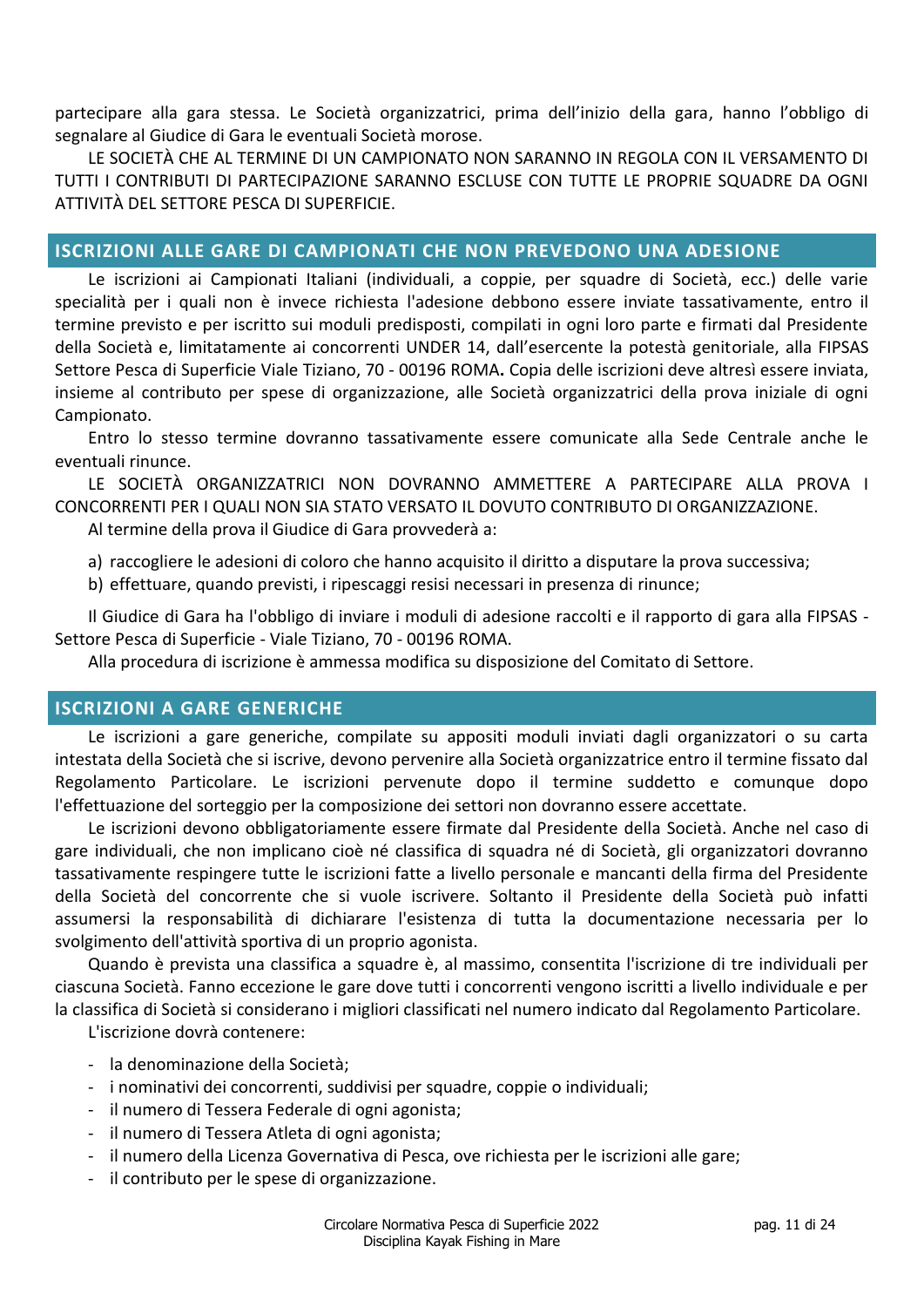È dovere delle Società che si iscrivono accertarsi del ricevimento dell'iscrizione.

La Società organizzatrice annoterà le iscrizioni su un quaderno o registro secondo l'ordine cronologico del timbro postale di ricevimento. Per eventuali esclusioni in caso di iscrizioni in soprannumero farà fede la data di ricezione dell'iscrizione.

Il mancato recapito di un'iscrizione, anche se gli esclusi esibiscono ricevuta di lettera raccomandata, non conferisce il diritto di essere iscritti alla gara stessa. L'esibizione di ricevuta di ritorno della raccomandata firmata dagli organizzatori o la dimostrazione dell'incasso da parte degli stessi del contributo per l'organizzazione dà diritto all'inserimento nella gara. Il G.d.G., a suo insindacabile giudizio, potrà iscrivere gli esclusi in sostituzione di squadre della Società organizzatrice o al posto di squadre dichiarate certamente assenti o provvederà alla composizione di settori tecnici, segnalando il fatto nel rapporto di gara.

Alla procedura di iscrizione è ammessa modifica su disposizione del Comitato di Settore.

#### <span id="page-11-0"></span>**SORTEGGI**

In tutte le gare dovrà essere utilizzato il Programma Gare di Pesca F.I.P.S.A.S. il quale assegnerà tramite sorteggio in modo casuale il numero identificativo dei concorrenti o coppia partecipante alla prova (settore unico). Qualora sia previsto il numero di settori maggiori di uno la composizione degli stessi dovrà essere effettuata in modo da consentire la maggior distribuzione possibile dei concorrenti di una stessa Società (o di una stessa Squadra di Società) nelle zone e nei settori del campo di gara.

# <span id="page-11-1"></span>**VERIFICA DEL TESSERAMENTO**

I concorrenti o le squadre prescelti per il controllo della validità del Tesseramento (Tessera Atleta o Certificato Atleta provvisoriamente rilasciato, resi validi dalla certificazione dell'avvenuto pagamento della quota annuale) devono obbligatoriamente presentarsi al G.d.G. per le opportune verifiche, senza le quali non possono partecipare alla manifestazione, muniti anche di Documento di Identità.

AI CONCORRENTI NON IN REGOLA CON LE TASSE PREVISTE O SPROVVISTI DEI NECESSARI DOCUMENTI NON DEVE ESSERE CONSENTITA LA PARTECIPAZIONE ALLA GARA.

Coloro che, pur essendo in possesso dei documenti in regola, non li avessero con se, possono disputare la gara solo dopo aver sottoscritto una dichiarazione che assicuri il possesso dei documenti medesimi e che li impegni ad inviare entro 3 giorni per fax una fotocopia degli stessi presso il recapito fornito dal G.d.G. della manifestazione. Firmata questa dichiarazione, il concorrente potrà partecipare con tutti i diritti alla gara.

Nel caso che la fotocopia dei documenti non pervenga entro il termine fissato o che venga accertata un'azione di dolo da parte del concorrente in oggetto, lo stesso verrà escluso dalla manifestazione, acquisendo il piazzamento corrispondente alla retrocessione, la classifica di giornata verrà convalidata (per quanto riguarda eventuali premiazioni) e la classifica generale, se esiste, verrà rifatta e adeguata.

Il controllo della regolarità del Tesseramento può essere effettuato in qualsiasi momento dall' organismo che ha autorizzato la Manifestazione.

IN CASO DI DOLO, IL G.D.G. HA L'OBBLIGO DI SEGNALARE IL FATTO AL COMPETENTE ORGANO DI GIUSTIZIA DELLA FEDERAZIONE, CHE PROVVEDERÀ A COMMINARE LE PREVISTE SANZIONI AL CONCORRENTE ED EVENTUALMENTE ALLA SUA SOCIETÀ DI APPARTENENZA, SE VIENE ACCERTATO DOLO O NEGLIGENZA DEL PRESIDENTE LA STESSA.

# <span id="page-11-2"></span>**INIZIO E TERMINE DELLA MANIFESTAZIONE**

Ogni manifestazione che si articola in più prove ha una durata compresa tra la data fissata per il raduno della prima prova e la data fissata per lo svolgimento dell'ultima prova in ordine cronologico (ultima prova e/o eventuale data di recupero). Eventuali prove non disputate potranno essere recuperate solo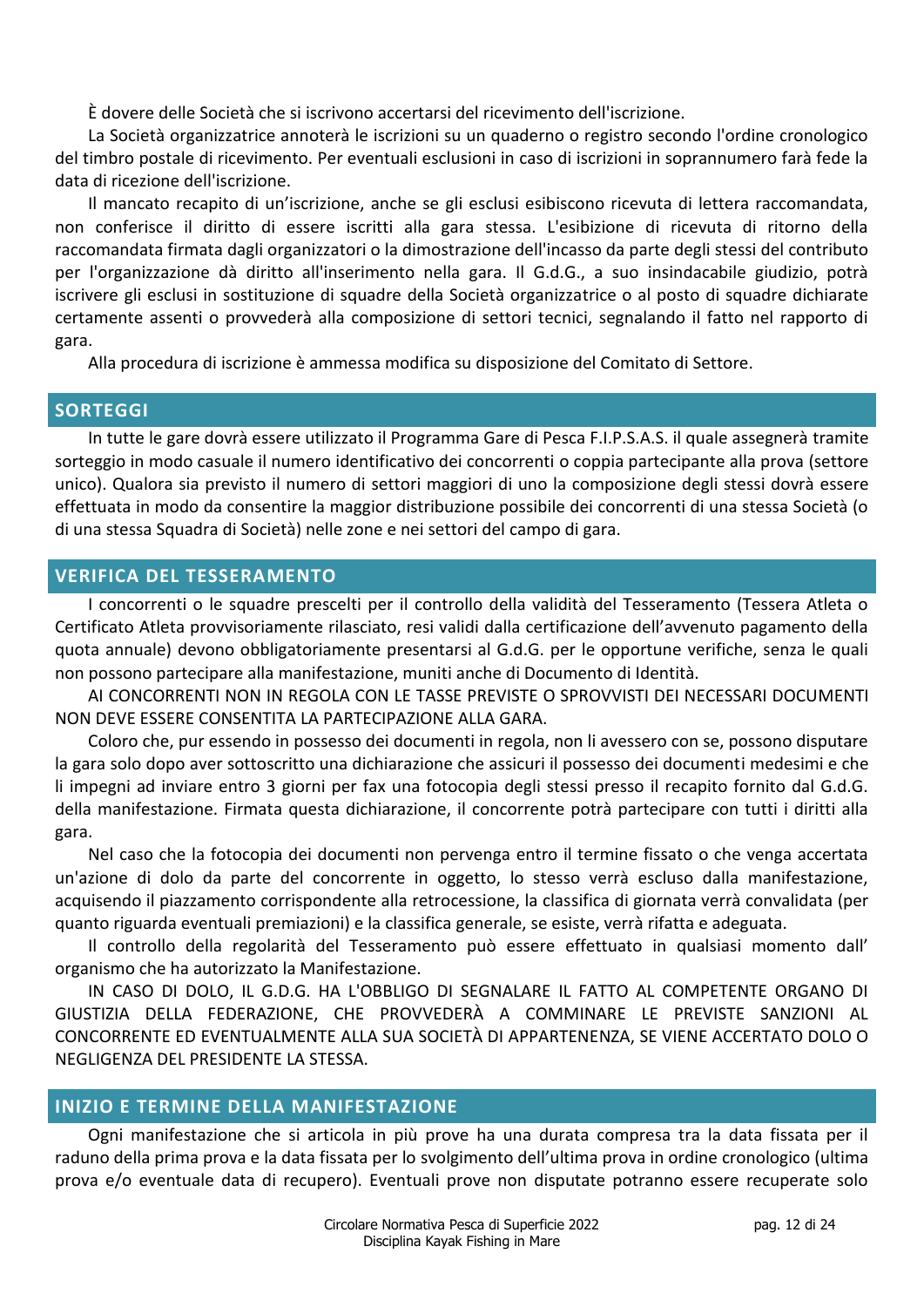entro la durata della manifestazione, salvo espressa deroga del Comitato di Settore. Trascorso tale termine la manifestazione verrà considerata regolarmente conclusa qualunque sia stato il numero delle prove disputate. In tal caso, se non esistono precise disposizioni sul Regolamento Particolare, la redazione della Classifica Finale dovrà tener conto delle prove effettivamente disputate.

Ogni manifestazione che si articola in una singola prova ha inizio al momento fissato per il raduno dei concorrenti ed ha termine subito dopo la cerimonia della premiazione.

Il concorrente deve sottostare all'osservanza della Circolare Normativa per tutto questo periodo, durante il quale può essere sottoposto a sanzioni o deferito agli Organi di Giustizia Sportiva.

Le gare non possono avere una durata superiore a 10 ore.

Le gare hanno termine, senza distinzione alcuna, al segnale di fine gara dato dal Direttore di Gara, o al termine dell'orario prefissato in fase di Briefing.

# <span id="page-12-0"></span>**CAMPO DI GARA**

La richiesta di concessione del Campo di Gara è inoltrata dalla Società organizzatrice alla Sezione Provinciale competente. Spetta alla Sezione Provinciale richiedere l'uso di Campi di Gara ubicati in altre Province.

Per le gare di competenza del Comitato di Settore l'inserimento nel Calendario Nazionale Gare costituisce automatica impegnativa di concessione.

Per la compilazione del Calendario Gare dovranno essere rispettate le seguenti competenze e priorità nell'assegnazione dei Campi di Gara:

- 1) Attività Internazionale e Selezioni a questa finalizzate (Club Azzurri e Super selezioni), di competenza del Comitato di Settore;
- 2) Campionati Italiani Individuali di tutte le specialità, Campionati Italiani per Società e a Squadre di tutte le specialità, Trofei di Serie A di competenza del Comitato di Settore;
- 3) Trofei di Serie B e altre manifestazioni qualificanti, di competenza del Comitato Regionale;
- 4) Selezioni Provinciali ai Campionati Italiani Individuali e Trofei di Serie C, di competenza della Sezione Provinciale;
- 5) Altre manifestazioni di competenza del Comitato Regionale;
- 6) Altre manifestazioni di competenza della Sezione Provinciale.

Ogni Comitato Regionale deve promuovere una riunione per la compilazione del Calendario Gare convocando i rappresentanti delle Sezioni Provinciali interessate.

Gli Organizzatori:

- cureranno che il Campo di Gara presenti condizioni di obbiettiva sicurezza per i concorrenti. Particolarmente cureranno che in presenza di conduttori elettrici i tratti da essi interessati vengano esclusi e che **la distanza minima dal posto di gara al conduttore sia di almeno 30 metri**;
- esporranno in evidenza i cartelli indicanti la direzione per i luoghi di raduno, di pesatura e delle premiazioni, nonché quelli indicanti eventuali misure minime dei pesci ed altre limitazioni e prescrizioni;

Il campo gara dovrà essere opportunamente delimitato e segnalato con quattro boe poste agli angoli estremi dello stesso (mare): la grandezza, pur non essendo codificata, deve essere tale da permettere alle imbarcazioni iscritte alla manifestazione di poter stazionare, senza problemi, alla distanza minima di stabilita. I concorrenti sono tenuti a rispettare le normative che regolano la precedenza in mare. Il perimetro del campo gara dovrà essere fornito al concorrente, sotto forma di cartina plastificata, prima dell'inizio della gara; sulla cartina dovranno essere indicate le coordinate geografiche dei quattro punti che delimitano il campo gara.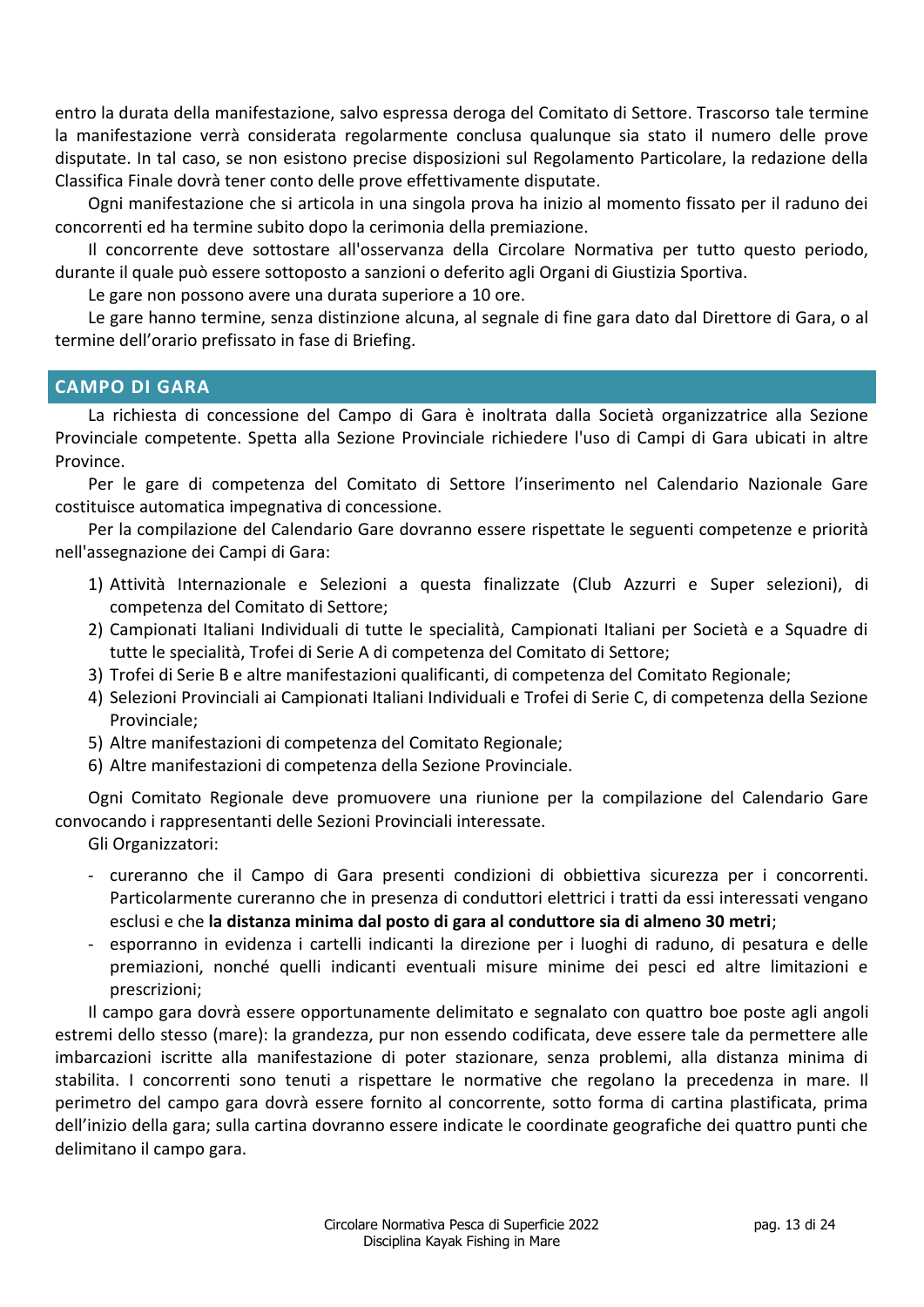#### <span id="page-13-0"></span>**OMOLOGAZIONE DEI CAMPI DI GARA**

L'omologazione dei Campi di Gara permanenti e saltuari dovrà essere proposta dalle Sezioni Provinciali al Responsabile Regionale del Servizio Federale Acque ed Impianti per i successivi adempimenti.

# <span id="page-13-1"></span>**CAMPI DI RISERVA - RINVII GARE**

Il rinvio, la sospensione e l'interruzione di una gara possono essere decisi soltanto dal Giudice di Gara per le seguenti ragioni:

- a) per gravi cause di forza maggiore;
- b) per accertata pericolosità del Campo di Gara;
- c) per gravi inadempienze a quanto riportato dalla Circolare Normativa.

Nelle gare di propria competenza, qualora sorgano degli impedimenti di vario genere che possano comportare il non corretto svolgimento della prova, il Comitato di Settore, propone al Consiglio Federale per la necessaria approvazione lo spostamento della prova in data e campo di gara diversi da quelli inizialmente stabiliti.

In nessun caso potrà essere rinviata una gara per scarsa pescosità.

Fermo restando quanto in precedenza stabilito in merito alle competizioni di competenza del Comitato di Settore, le gare che per motivi di forza maggiore non possono essere effettuate nelle date fissate potranno essere recuperate o al termine della stagione agonistica programmata o in giornate in cui l'effettuazione della manifestazione non pregiudichi la riuscita delle altre gare in Calendario.

Le richieste di recupero dovranno essere inoltrate dalle Società organizzatrici all'organismo che le ha autorizzate, tramite la Sezione Provinciale di appartenenza, con motivato parere e munite di assenso della Sezione Provinciale (se diversa) competente per territorio del Campo di Gara.

Nel caso che la gara venga sospesa dopo che abbia avuto regolare svolgimento per almeno la metà del tempo stabilito, sarà ritenuta conclusa a tutti gli effetti e le classifiche saranno redatte.

# <span id="page-13-2"></span>**PULIZIA DEL CAMPO DI GARA E CONSERVAZIONE DI RIVE E BANCHINE**

La Società organizzatrice è tenuta a far osservare ai concorrenti l'obbligo di non lasciare sul campo gara rifiuti di qualsiasi genere.

È FATTO OBBLIGO DI RISPETTARE LA NATURA E NON DETURPARLA IN NESSUN MODO. L'INOSSERVANZA DI TALE NORMA, OLTRE ALLA SEGNALAZIONE ALL'ORGANO DI DISCIPLINA COMPETENTE E LA SOSPENSIONE TEMPORANEA DELL'AUTORIZZAZIONE ALLO SVOLGIMENTO DI ALTRE GARE, COMPORTA IL RIMBORSO A CARICO DELLA SOCIETÀ ORGANIZZATRICE DELLE SPESE SOSTENUTE DALLA SEZIONE PROVINCIALE PER LA PULIZIA ED IL RIPRISTINO DEL CAMPO DI GARA.

# <span id="page-13-3"></span>**CONDOTTA DI GARA**

Tutti i partecipanti sono tenuti al rispetto della Circolare Normativa del corrente anno ed in particolare sono tenuti a:

- mantenere un comportamento tale da non ostacolare l'azione di altri concorrenti;
- tenere un contegno corretto nei confronti degli Ufficiali di Gara e di tutti gli incaricati della organizzazione;
- rispettare gli ordini dati dagli Ufficiali di Gara;
- sottoporsi, se richiesto, al controllo preliminare prima dell'inizio della gara ed a eventuali successivi accertamenti da parte di Ufficiali di Gara.

E' vietato durante la gara avvicinarsi o farsi avvicinare da altri equipaggi e da persone estranee alla competizione.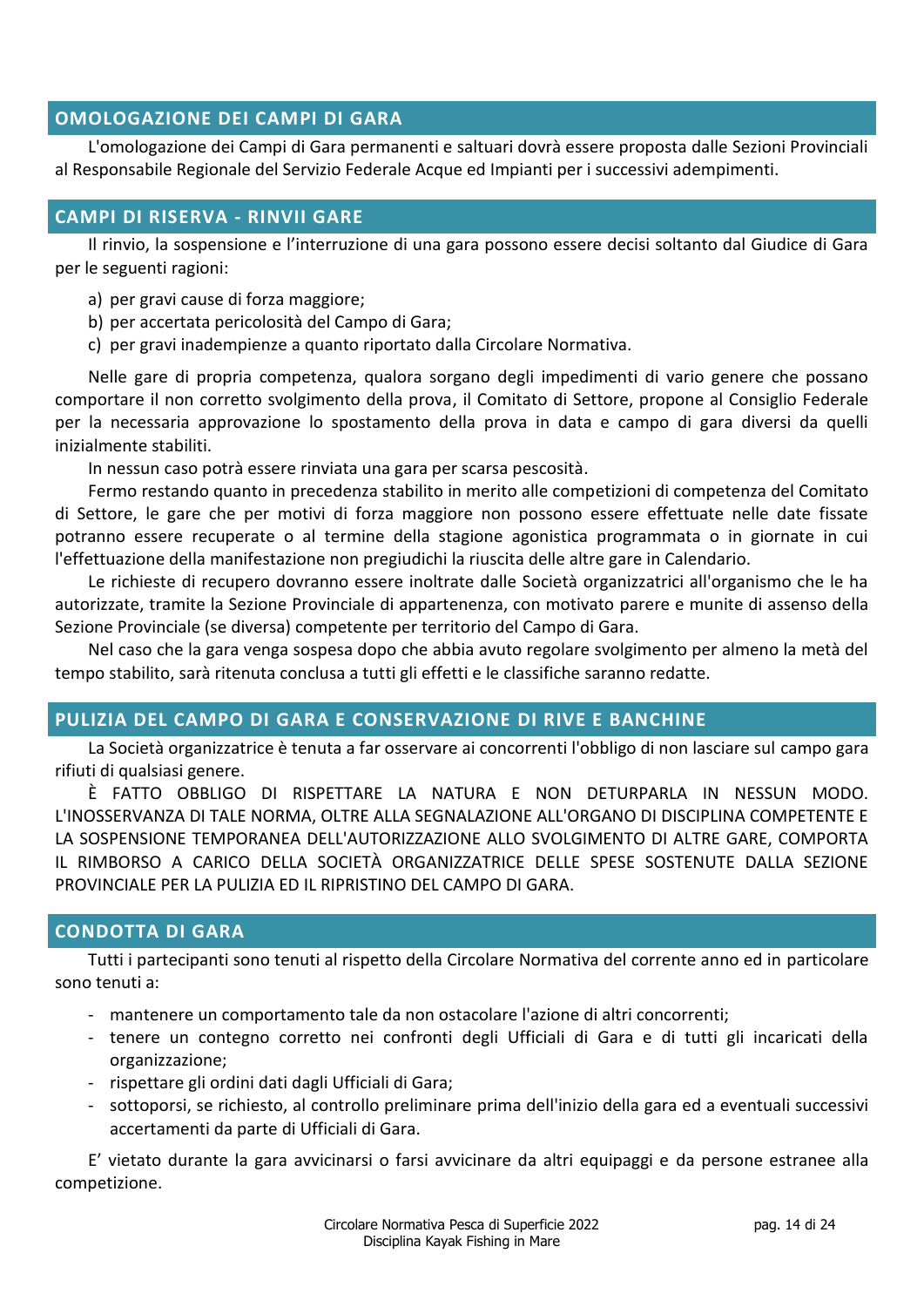È assolutamente vietato tenere comportamenti o stipulare accordi atti ad ottenere per se stessi o per altri concorrenti un vantaggio illecito o tesi a penalizzare od ostacolare altri concorrenti.

IL MANCATO RISPETTO DI QUESTE NORME COMPORTERÀ PER IL CONCORRENTE/COPPIA, A SECONDA DEI CASI, L'ESCLUSIONE, LA RETROCESSIONE, LA PENALIZZAZIONE E L'EVENTUALE DEFERIMENTO APPLICANDO LE NORME DISCIPLINARI DELLA FEDERAZIONE.

#### <span id="page-14-0"></span>**ACCOMPAGNATORI**

Gli accompagnatori e i rappresentanti di Società debbono tenere un contegno corretto nei riguardi degli Ufficiali di Gara, Organizzatori e Concorrenti e debbono rispettare gli ordini impartiti dagli Ufficiali di Gara.

# <span id="page-14-1"></span>**DISTANZE TRA CONCORRENTI**

Nelle gare di Kayak Fishing la distanza durante l'azione di pesca dovrà essere di almeno **30 metri**. Tale distanza, possono subire variazione e saranno riportate sul Regolamento Particolare della Manifestazione.

# <span id="page-14-2"></span>**TECNICHE DI PESCA**

Le tecniche di pesca consentite nelle varie manifestazioni saranno normate nei Regolamenti Particolari delle stesse. Sono altresì vietati nattelli, nasse, palamiti.

# <span id="page-14-3"></span>**ATTREZZI CONSENTITI**

E' consentita la pesca con la lenza a mano purché nel rispetto delle norme precedenti in merito a esche e ami.

E' consentito un numero illimitato di canne e artificiali di riserva purché questo non comprometta la stabilita dell'imbarcazione e la sicurezza del concorrente.

Il numero delle canne in azione di pesca sarà previsto nel Regolamento Particolare delle Manifestazioni.

E' consentito l'uso del guadino in forma strettamente personale; questo potrà essere utilizzato esclusivamente per il recupero di prede allamate.

# <span id="page-14-4"></span>**NORME DI SICUREZZA/IMBARCAZIONI**

Le imbarcazioni devono essere attrezzate con le norme di sicurezza previste dalle normative di legge vigente. Sono ammesse imbarcazioni del tipo kayak o similari di qualsiasi lunghezza, con propulsione a pagaia, remi o pedali. Non sono ammessi imbarcazioni diverse da quelli specificati, sono vietati motori elettrici o a scoppio o di qualsiasi altro genere, è altresì escluso l'utilizzo della propulsione velica.

Nelle gare di pesca da Kayak che si svolgono nella Pesca di Superficie tutti i concorrenti devono indossare obbligatoriamente per tutta la competizione (partenza, azione di pesca, rientro) pena la **retrocessione**, un giubbotto di aiuto al galleggiamento a marcatura CE e soddisfare i requisiti di sicurezza e le caratteristiche tecniche EN ISO 12402-5 livello prestazionale uguale o superiore a 50 Newton e indossato correttamente.

Il concorrente dovrà inoltre, munirsi di adeguato segnalatore acustico (tipo tromba o fischietto) e utilizzare il telefono cellulare per poter rintracciare ed essere rintracciato dal Giudice di Gara e dagli altri concorrenti. E' obbligatorio lasciare il proprio numero al Giudice di Gara ed agli organizzatori, iscriversi al gruppo chat whatsapp appositamente creato per la competizione. E' consigliato l'uso del vhf anche se non obbligatorio per la partecipazione, sarà l'unico mezzo per chiamare la barca giuria in caso di richiesta di misurazione video di una specie da rilasciare, tonno rosso, pesce spada o aguglia imperiale (vhfcatch&release).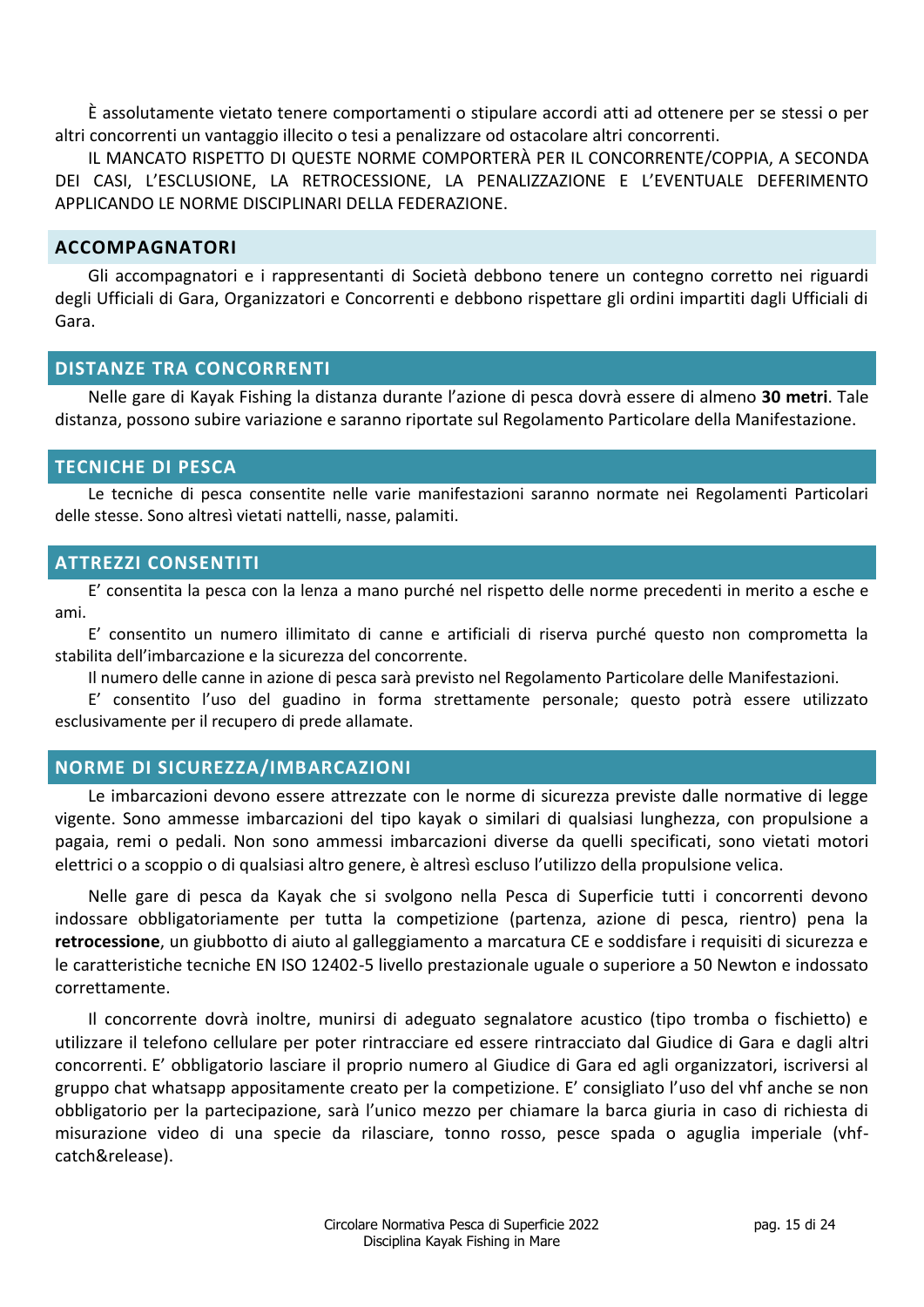Le imbarcazioni dovranno essere in buone condizioni in maniera da consentire la totale sicurezza del concorrente; il rispetto di questa norma è indispensabile per poter partecipare alla competizione.

#### <span id="page-15-0"></span>**CATTURE VALIDE**

Le catture valide, le limitazioni alle catture, saranno previsti nei Regolamenti Particolari dei vari Campionati Italiani.

#### <span id="page-15-1"></span>**OPERAZIONI DI PESATURA**

Nelle gare di Kayak Fishing dovrà essere effettuata al termine della gara, il criterio da adottare sarà solo il peso. La misura minima delle catture valide sarà quella prevista dalle Leggi Regionali Vigenti nei campi di gara scelti per le competizioni e verranno esposte sul luogo del raduno.

**Il concorrente che ha effettuato catture e che, deliberatamente, non presenta alla pesatura il pescato o parte di esso verrà retrocesso e deferito al competente Organo di giustizia sportiva per le eventuali sanzioni disciplinari conseguenti.**

# <span id="page-15-2"></span>**PUNTEGGIO DA ATTRIBUIRE AL PESCATO**

In tutte le gare si deve obbligatoriamente adottare il criterio del peso attribuendo un punto per ogni grammo di pescato. Eventuali punti aggiuntivi saranno riportati nei Regolamenti Particolari della Manifestazioni. Soltanto nel Campionato Italiano Individuale di Sea Bass Fishing da Kayak si prevede l'immagine fotografica dei pesci catturati. Per motivi tecnici, il Comitato di Settore può concedere deroghe a questa norma, ma solo in caso di gare inserite in manifestazioni di particolare rilevanza.

#### <span id="page-15-3"></span>**CLASSIFICHE**

#### Criteri utilizzati per le classifiche di settore

Dicasi **PUNTEGGIO EFFETTIVO** quello conseguito da ogni concorrente attribuendo per ogni cattura valida il numero di punti specificato sul Regolamento Particolare della manifestazione e 1 punto per ogni grammo di peso complessivo; oppure 1 punto per ogni grammo di peso complessivo; oppure 100 punti a cattura e 20 punti a centimetro della stessa; oppure fino a 100 punti a cattura ed 1 punto a grammo; oppure fino a 10 punti a cattura e 20 punti a centimetro della stessa; oppure attribuendo per ogni cattura valida il numero di punti specificato sul Regolamento Particolare della manifestazione in base ad una opportuna tabella.

Dicasi **PUNTEGGIO CONVENZIONALE** quello conseguito da ogni concorrente sommando le penalità ottenute in una ipotetica classifica stilata sulla base del numero delle catture valide con le penalità ottenute in una ipotetica classifica stilata sulla base del peso totale delle catture stesse.

Dicasi **PIAZZAMENTO EFFETTIVO** la posizione di classifica ottenuta nell'ambito del proprio settore in base al punteggio effettivo o al punteggio convenzionale conseguito. A parità di punteggio effettivo e/o convenzionale viene attribuito il piazzamento effettivo medio risultante.

Dicasi **PENALITÀ TECNICA** la posizione di classifica ottenuta nell'ambito del proprio settore in base al numero delle catture effettuate. A parità di numero di catture viene attribuita la penalità tecnica media risultante.

Dicasi **PUNTEGGIO TECNICO** il prodotto fra la posizione occupata in una classifica di settore effettuata in base al criterio utilizzato (piazzamento effettivo o penalità tecnica) e il coefficiente di difficoltà attribuito alla prova.

Dicasi **CAPPOTTO** la condizione del concorrente che non ha effettuato catture. Ovviamente al cappotto viene attribuito un punteggio effettivo pari a 0 (zero).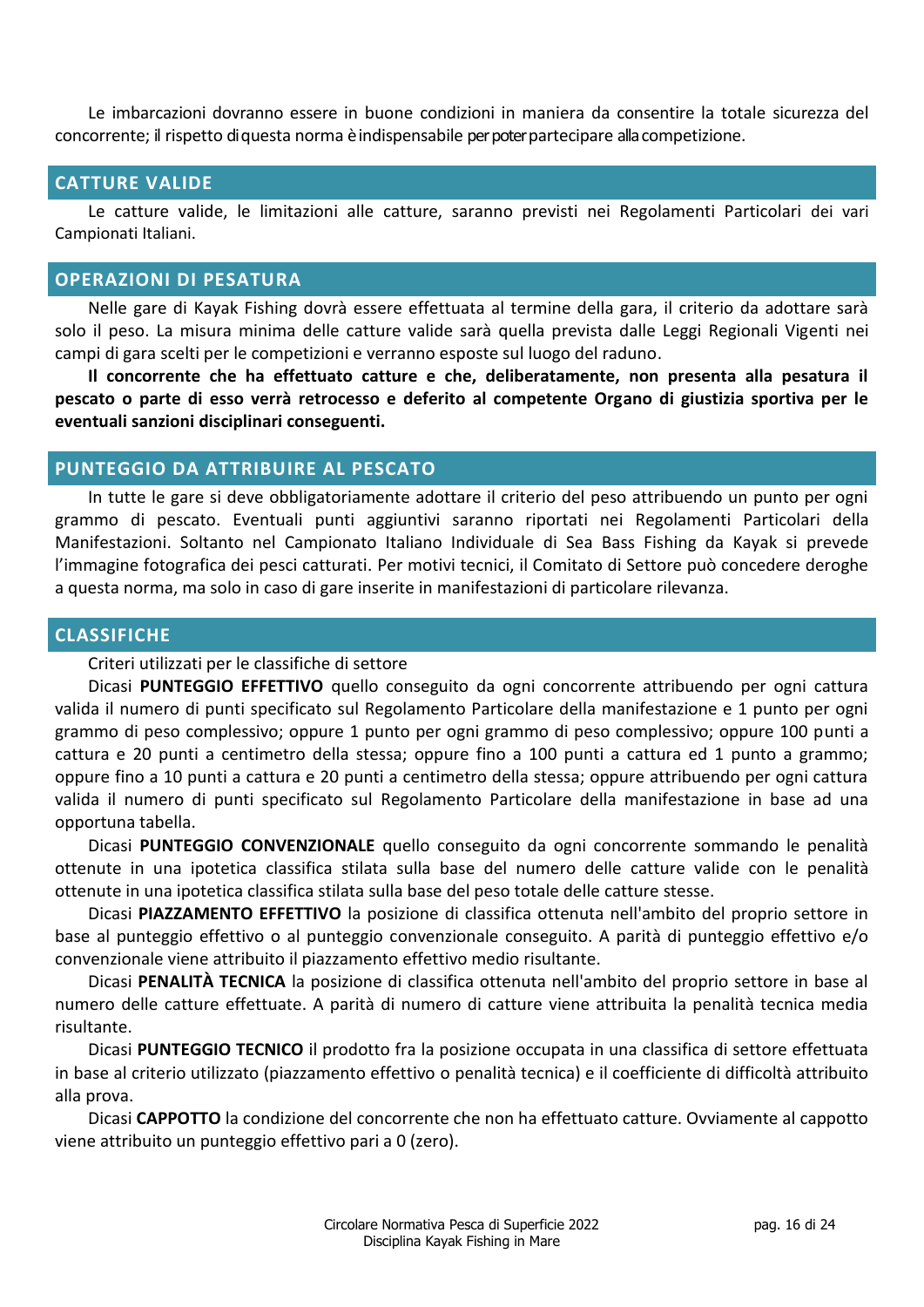#### <span id="page-16-0"></span>**REDAZIONE DELLA CLASSIFICA DI SETTORE AI FINI DELLA PREMIAZIONE**

Per l'attribuzione dei premi di settore la Classifica di Settore è determinata dal **piazzamento effettivo** conseguente al punteggio effettivo o al punteggio convenzionale ottenuto. La penalizzazione non avrà influenza sulla premiazione di settore.

Ai concorrenti pari merito (che hanno cioè ottenuto lo stesso punteggio, effettivo o convenzionale) sarà assegnato un piazzamento effettivo proporzionale. Ai concorrenti che in un settore non hanno effettuato alcuna cattura (cappotti) viene attribuito un piazzamento pari alla somma dei piazzamenti non assegnati nel settore, diviso il numero dei concorrenti che nel settore stesso non hanno effettuato catture, compresi gli assenti, i ritirati e gli esclusi, **ma non i retrocessi**. In altre parole se ad esempio in un settore di 10 concorrenti ce ne sono **1** che non ha effettuato catture ed **1** retrocesso, il piazzamento da attribuire a quello che non ha effettuato catture sarà pari a 10. Se **1** concorrente viene retrocesso e sono **2** quelli che non hanno effettuato catture, il piazzamento da attribuire a questi ultimi sarà 9½. In ogni caso il calcolo deve essere fatto tenendo per base il numero massimo dei concorrenti previsto per tutti i settori, indipendentemente dal numero degli assegnati al settore in esame e prima di effettuare le eventuali retrocessioni.

Agli **assenti** sarà assegnato il piazzamento corrispondente all'ultimo di settore maggiorato di **UNA** unità, e il risultato potrà essere scartato. Per ultimo posto di settore si intende quello corrispondente al numero dei concorrenti ammessi al settore con il maggior numero di concorrenti. In nessun caso potranno essere considerati assenti concorrenti non regolarmente iscritti alla manifestazione.

I **penalizzati** saranno classificati con un piazzamento pari al piazzamento effettivo conseguito maggiorato delle posizioni indicate nel Regolamento Particolare della manifestazione (un primo classificato che subisce un punto di penalizzazione conseguirà un piazzamento effettivo pari al secondo classificato; un primo classificato che subisce cinque punti di penalizzazione conseguirà un piazzamento effettivo pari al sesto classificato). In caso di penalizzazione di uno o più concorrenti, quelli che li seguivano in classifica prima della penalizzazione, compresi i concorrenti che non hanno effettuato catture, **manterranno la loro posizione di classifica**. Il piazzamento conseguente alla penalizzazione costituirà la base per il calcolo dell'eventuale punteggio tecnico.

I **retrocessi** saranno classificati con un piazzamento pari al numero dei concorrenti ammessi al settore con il maggior numero di concorrenti più CINQUE unità. In caso di retrocessione di uno o più concorrenti, quelli che li seguivano in classifica prima della retrocessione, compresi i concorrenti che non hanno effettuato catture, verranno avanzati di tante posizioni quanti sono i concorrenti retrocessi.

Gli **esclusi** dalla gara non verranno classificati nel settore e, ai soli fini della compilazione di eventuali classifiche progressive, saranno classificati con un piazzamento pari a quello dei retrocessi. In caso di esclusione di uno o più concorrenti, quelli che li seguivano in classifica prima dell'esclusione, compresi i concorrenti che non hanno effettuato catture, verranno avanzati di tante posizioni quanti sono i concorrenti esclusi.

I concorrenti che si ritirano dalla gara debbono obbligatoriamente consegnare il pescato; il pescato consegnato verrà pesato, le prede saranno conteggiate ed al concorrente verrà attribuito il punteggio effettivo conseguito. La classifica spettante **verrà attribuita solo se il concorrente avrà disputato la durata minima prevista nel regolamento particolare della manifestazione.**

Nell'attribuzione dei premi di settore, in caso di concorrenti con pari piazzamento effettivo si procederà alla ripartizione fra tutti i pari merito del valore dei premi o, in caso questa operazione non sia possibile, ad un sorteggio tra tutti i pari merito. Nel caso di settori con concorrenti penalizzati questi riceveranno la premiazione corrispondente alla loro posizione di classifica prima della penalizzazione.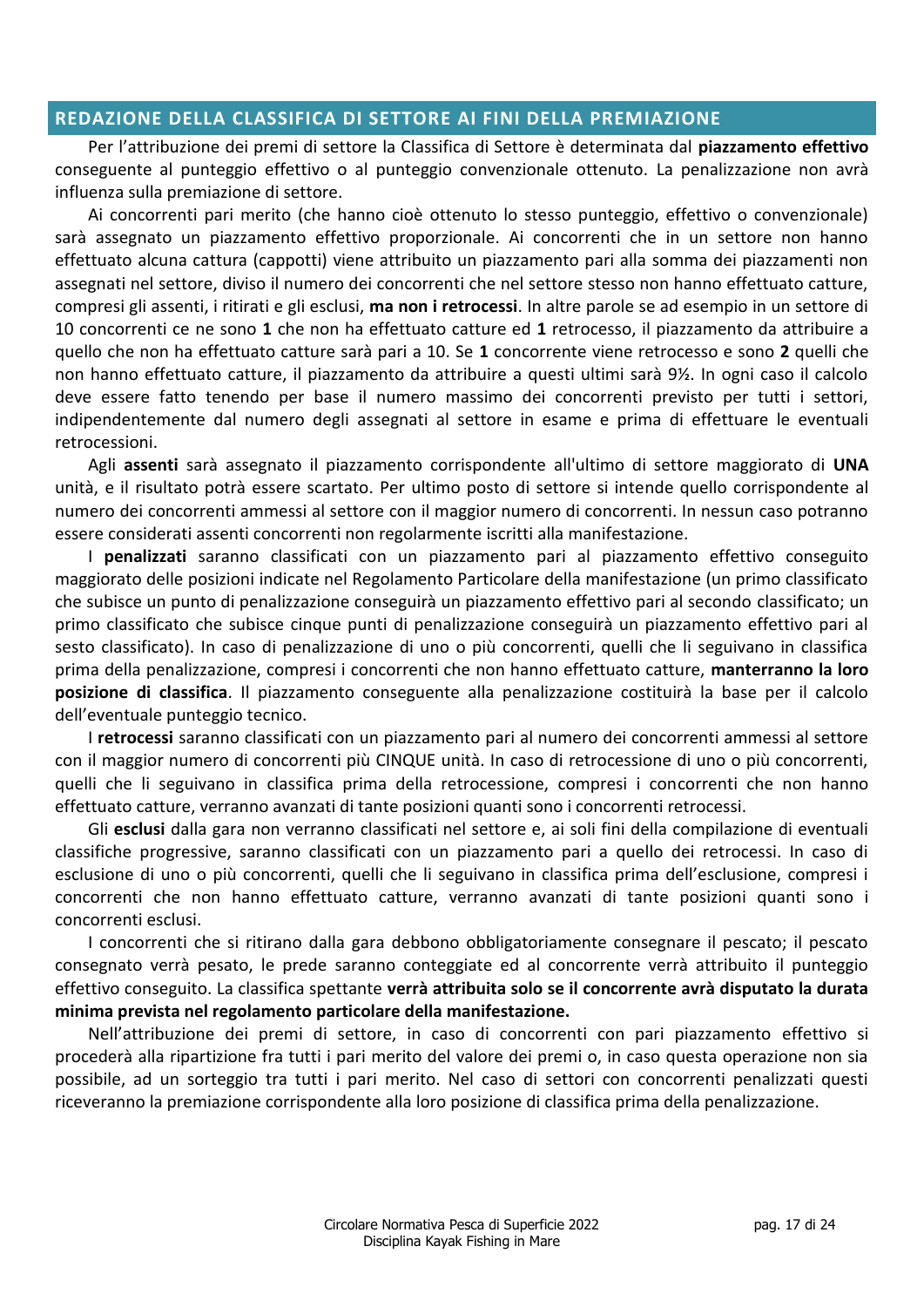# <span id="page-17-0"></span>**REDAZIONE DELLA CLASSIFICA DI SETTORE AI FINI DELLA COMPILAZIONE DI ALTRE CLASSIFICHE – REDAZIONE DI TUTTE LE CLASSIFICHE**

#### <span id="page-17-1"></span>**PASSAGGIO DEL TURNO**

Nelle prove di selezione dei Campionati Italiani Individuali di tutte le specialità di pesca del Settore Pesca di Superficie il passaggio dei concorrenti al turno successivo verrà determinato in base alla classifica generale di giornata. Questa verrà stilata tenendo conto del piazzamento effettivo conseguito da ciascun concorrente e determinato in base al punteggio effettivo di ognuno dei concorrenti, oppure in base alla penalità tecnica conseguita nelle gare in cui si tiene esclusivamente conto del solo numero dei soggetti catturati e non della loro valutazione. In altre parole saranno qualificati tutti i primi classificati di settore, poi i secondi, i terzi ecc. Coloro che hanno conseguito un punteggio proporzionale (es. 2½, 3½ ecc.) verranno ordinati nello stesso modo. Si procederà così nell'ordine di classifica fino al raggiungimento del numero massimo di concorrenti ammesso, per quella specifica selezione, dalla Circolare Normativa o dal Regolamento della prova.

Nel caso in cui nei vari settori siano presenti concorrenti in cappotto, questi riceveranno il punteggio loro spettante in base al numero di cappotti presenti nel settore e saranno regolarmente classificati nella classifica individuale generale di giornata. Se, per impossibilità di scegliere tra i diversi concorrenti a pari piazzamento effettivo e a pari punteggio effettivo (ivi compresi i "cappotti"), non si riesce a raggiungere il numero preventivato di concorrenti da qualificare, il Giudice di Gara procederà ad un sorteggio tra tutti i pari merito.

Se la qualificazione al turno successivo si svolge in più prove o manche, il passaggio dei concorrenti verrà determinato in base alla classifica generale redatta o secondo il criterio della somma dei piazzamenti effettivi conseguiti dai concorrenti nelle varie prove; o secondo il criterio della somma delle penalità tecniche conseguite dai concorrenti nelle varie prove utilizzando le discriminanti consuete previste dal Regolamento Particolare per la Classifica Finale. Se, per impossibilità di scegliere tra i diversi concorrenti a pari merito, non si riesce a raggiungere il numero preventivato di concorrenti da qualificare, il Giudice di Gara procederà ad un sorteggio tra tutti i pari merito.

#### <span id="page-17-2"></span>**SCARTO**

Lo scarto utilizzato per la redazione delle classifiche finali individuali e a squadre viene applicato a tutte le componenti del risultato e a tutti i criteri.

In tal caso, se non esistono precise disposizioni sul Regolamento Particolare, la redazione della Classifica Finale dovrà tener conto delle prove effettivamente disputate in rapporto alla qualità degli eventuali scarti previsti.

#### <span id="page-17-3"></span>**CLASSIFICA A SQUADRE E PER SOCIETÀ DI CIASCUNA GARA**

Nelle gare che contemplano una classifica per squadre di Società, il Campo di Gara, quando sia possibile, deve essere diviso in tante zone quanti sono gli elementi che compongono la squadra; le zone possono essere quindi suddivise in settori.

Le Società, salvo i casi espressamente indicati dal Regolamento Particolare della Manifestazione, possono partecipare alla gara con un numero illimitato di squadre, specificatamente designate nei componenti all'atto della iscrizione. Ai fini della compilazione della Classifica per Società concorrono però solamente con la squadra meglio classificata. Ai premi di squadra concorrono invece tutte le squadre partecipanti.

Se una squadra partecipa incompleta nei suoi elementi iscritti, viene ugualmente classificata.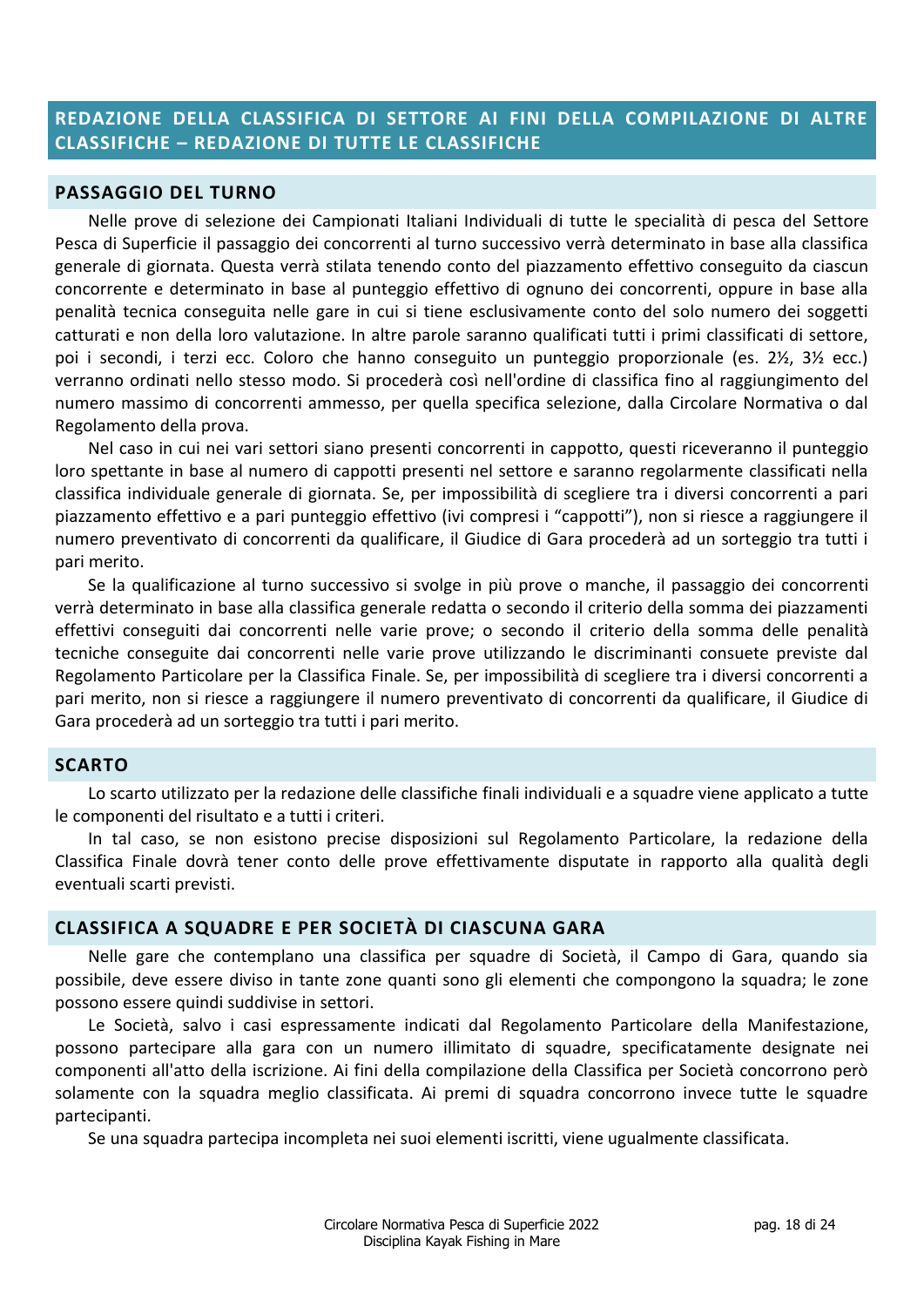La classifica per squadre deve essere redatta addizionando i risultati ottenuti dai singoli o coppie componenti la squadra in base al criterio indicato sul Regolamento Particolare, considerando che le discriminanti possibili sono nell'ordine:

- la minor somma dei piazzamenti effettivi;
- il minore o i minori piazzamenti effettivi individuali/coppia;
- la maggior somma di catture effettuate;
- la maggior somma dei punteggi effettivi.

Nelle gare in cui è prevista l'iscrizione di soli concorrenti individuali, ma dove viene compilata anche una classifica per Società, questa dovrà essere effettuata prendendo in considerazione i migliori risultati ottenuti dagli appartenenti ad ogni Società nel numero indicato nel Regolamento Particolare della manifestazione.

# <span id="page-18-0"></span>**CLASSIFICHE GENERALI A SQUADRE DI TROFEI O CAMPIONATI**

Quando si stila la classifica generale a Squadre di una manifestazione in più prove vengono utilizzati i criteri previsti dal Regolamento Particolare della manifestazione. A seconda del criterio indicato e utilizzato, prevarranno nell'ordine:

- la minor somma di punteggi tecnici;
- il/i minori punteggi tecnici di squadra ottenuti in una o più prove;
- la minor somma di penalità tecniche;
- la minor somma di penalità tecniche in una o più prove;
- la/le minori penalità tecniche individuali;
- la minor somma di piazzamenti effettivi;
- la minor somma di piazzamenti effettivi in una o più prove;
- il/i migliori piazzamenti effettivi individuali;
- la maggior somma di catture effettuate;
- la maggior somma dei punteggi effettivi;
- il miglior scarto (se previsto).

# <span id="page-18-1"></span>**CLASSIFICA INDIVIDUALE GENERALE**

La Classifica Generale Individuale e di Coppia dovrà essere redatta classificando i concorrenti in base al criterio indicato sul Regolamento Particolare, considerando che le discriminanti possibili sono:

- minor somma di punteggi tecnici;
- minore/i punteggio/i tecnico/i ottenuto/i nella/e prova/e a più alto coefficiente;
- minore/i punteggio/i tecnico/i ottenuto/i nella/e prova/e a minor coefficiente;
- minor somma dei piazzamenti effettivi;
- minore/i piazzamento/i effettivo/i conseguito/i;
- maggior somma dei punteggi effettivi;
- maggior punteggio effettivo in una delle prove;
- la cattura più grande;
- minor scarto (ove previsto).

# <span id="page-18-2"></span>**PUBBLICAZIONE CLASSIFICHE**

Tutti i Regolamenti Particolari, i Calendari, le norme e le classifiche sono e/o verranno pubblicate sul Portale F.I.P.S.A.S.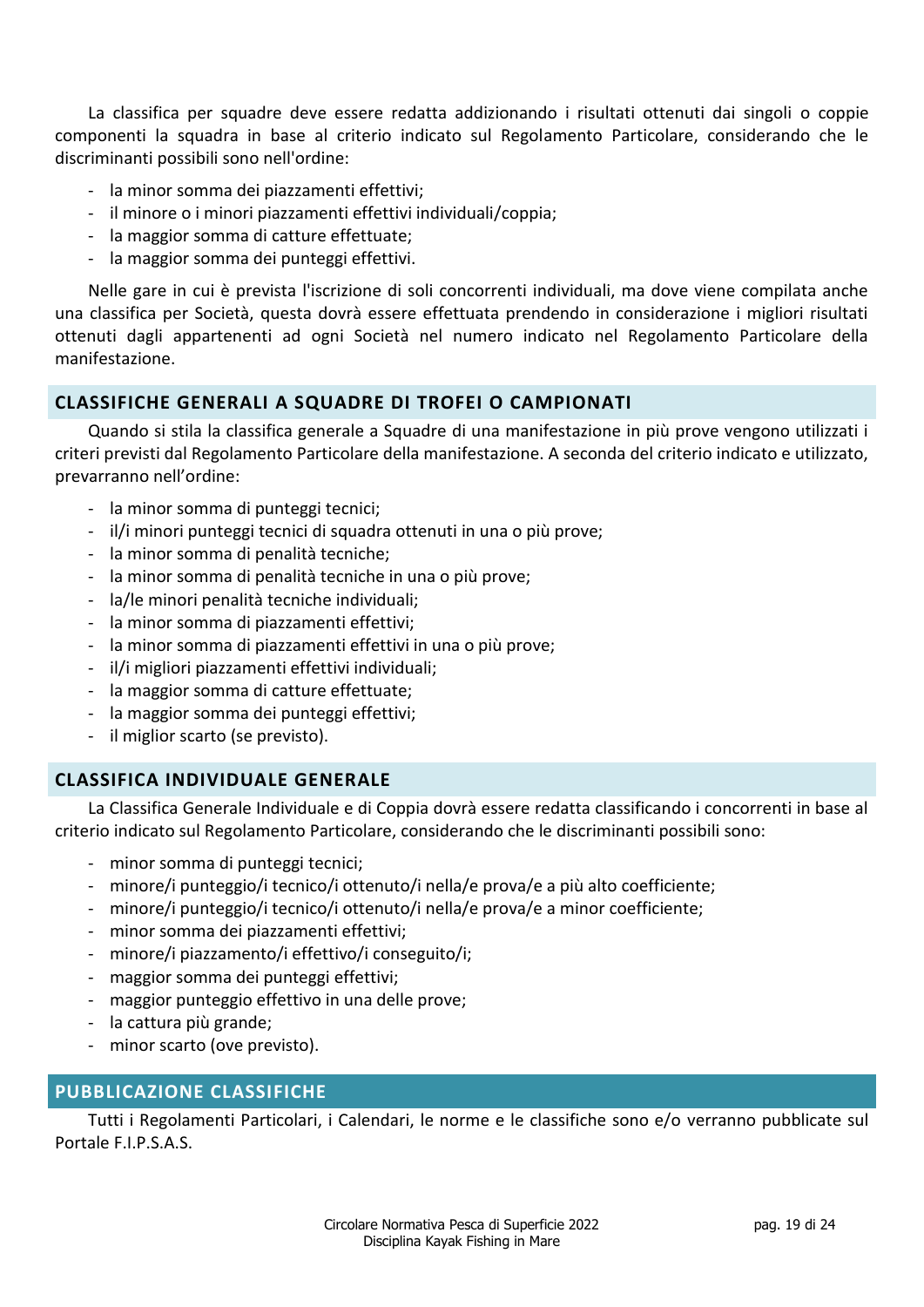# <span id="page-19-0"></span>**PROVVEDIMENTI**

Per le gare di competenza del Settore Pesca di Superficie il Giudice di Gara può decretare:

- l'**esclusione** del concorrente dalla manifestazione;
- la **non ammissione** del concorrente individuale o appartenente ad una squadra;
- l'**ammissione sub-judice** del concorrente individuale o della squadra;
- la **retrocessione del concorrente** individuale;
- la **retrocessione della squadra** per le categorie di infrazioni specificate in altra parte della Circolare Normativa;
- la **penalizzazione** del concorrente;
- la **non classificazione** del concorrente.

Il Provvedimento di **esclusione dalla manifestazione** inibisce al concorrente sanzionato di partecipare alla gara e comporta inoltre l'allontanamento dal campo di gara del concorrente stesso, la perdita delle tasse di iscrizione versate e di ogni altro diritto a premi, punteggi di classifica e rimborso delle spese. Ai soli fini di compilazione delle classifiche attribuisce una penalità ed un piazzamento pari a quelle del retrocesso, cioè dell'ultimo classificato nel settore col maggior numero di concorrenti maggiorato di **CINQUE** unità, e comporta l'avanzamento in classifica degli altri concorrenti del settore di tante unità quanti sono gli esclusi.

Il provvedimento di esclusione dalla manifestazione può essere decretato solo dal Giudice di Gara, per **osservazione diretta** dell'infrazione che lo provoca.

Il provvedimento di esclusione dalla manifestazione può essere decretato per:

- grave comportamento antisportivo tendente a creare turbativa prima o durante la manifestazione. In questo caso il Giudice di Gara deve trasmettere gli atti relativi agli Organi di Giustizia competenti per gli ulteriori provvedimenti;
- constatazione e verifica da parte del Giudice di Gara di comportamenti tenuti o di accordi stipulati fra concorrenti e tesi ad ottenere per se stessi o per altri concorrenti un vantaggio illecito, o tesi a penalizzare od ostacolare altri concorrenti (ad esempio: non esercitare la pesca, utilizzare lenze non armate, accordarsi per raggiungere solo un determinato numero di catture, accordarsi per cessare l'azione di pesca prima del termine della prova, ecc.). In questo caso il Giudice di Gara deve trasmettere gli atti relativi agli Organi di Giustizia competenti per gli ulteriori provvedimenti;
- mancanza e/o insufficienza dei requisiti e/o delle attrezzature e/o dei dispositivi di sicurezza previsti dalla Circolare Normativa e/o dai regolamenti particolari;
- mancato possesso o irregolarità della licenza di pesca, ove richiesto ed accertato da organismi preposti (Guardie Giurate - Polizia provinciale ecc., ecc.);
- detenzione di esche e pasture vietate accertata durante i controlli preliminari prima dell'inizio della gara; occultamento di esche e pasture accertata durante i controlli preliminari prima dell'inizio della gara.

Il provvedimento di **non ammissione** inibisce al concorrente sanzionato di partecipare alla gara e comporta inoltre l'allontanamento dal campo di gara del concorrente stesso, la perdita delle tasse di iscrizione versate e di ogni altro diritto a premi, punteggi di classifica e rimborso delle spese. Ai soli fini di compilazione delle classifiche attribuisce una penalità ed un piazzamento pari al piazzamento dell'assente, cioè dell'ultimo classificato nel settore col maggior numero di concorrenti maggiorato di UNA unità.

Il provvedimento di non ammissione alla manifestazione può essere decretato solo dal Giudice di Gara, per osservazione diretta dell'infrazione che lo provoca o dietro segnalazione del Direttore di Gara.

Il provvedimento di non ammissione alla manifestazione può essere decretato per:

- rifiuto del concorrente di sottostare ai controlli preliminari (controllo documenti e verifica del tesseramento);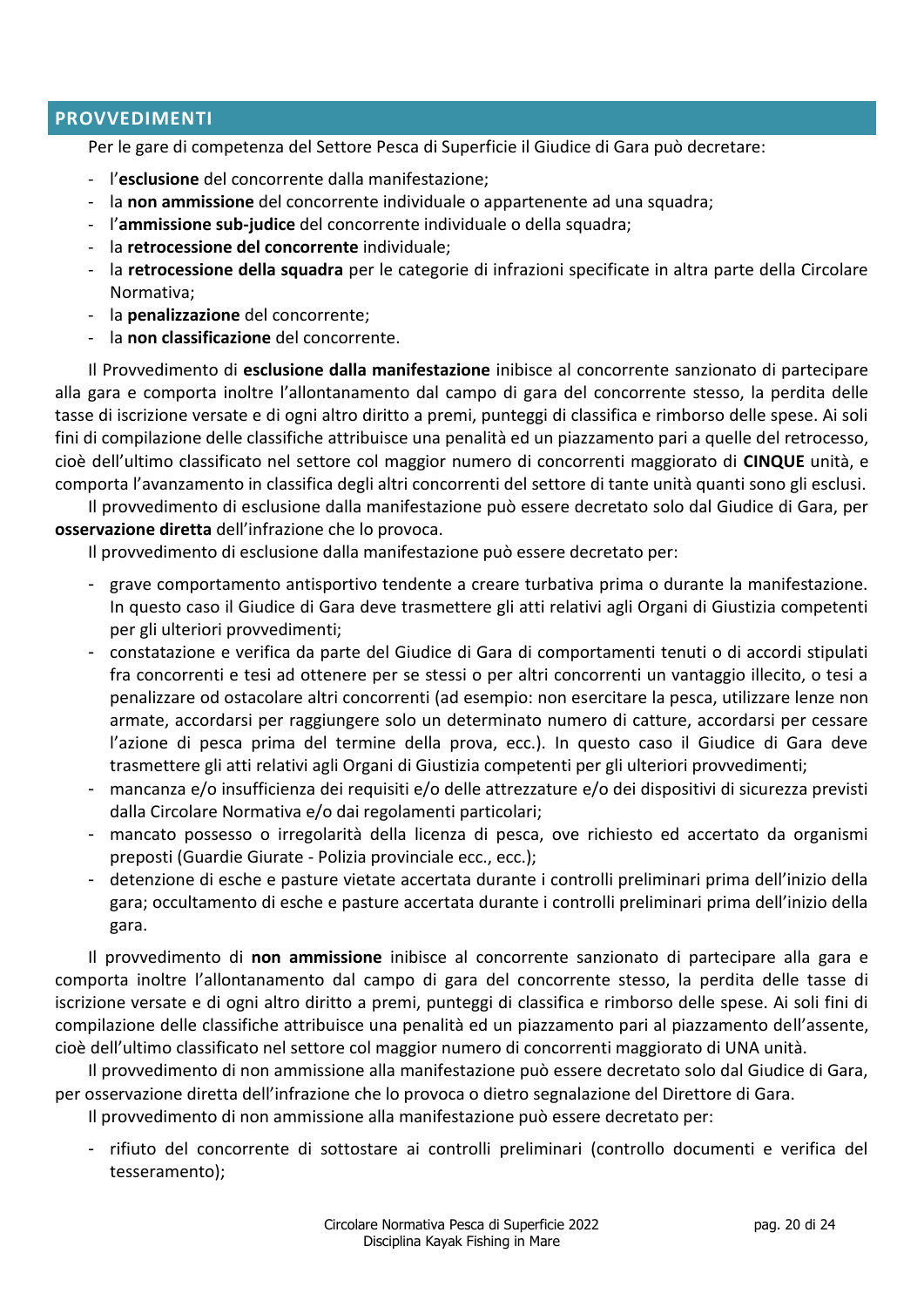- esito negativo dei controlli preliminari inerenti la regolarità del tesseramento, dell'affiliazione e/o dell'iscrizione alla gara e/o alla manifestazione, seguiti da mancata compilazione della dichiarazione di cui al punto seguente o da ammissione da parte del concorrente dell' assenza dei requisiti.

Il provvedimento di **ammissione sub-judice** permette al concorrente e/o alla squadra oggetto di controlli preliminari inerenti la regolarità del tesseramento, dell'affiliazione e/o dell'iscrizione alla gara e/o alla manifestazione **non andati immediatamente a buon fine**, di partecipare regolarmente alla gara. Il Giudice di Gara dovrà tassativamente fornire i numeri di fax e gli indirizzi di posta elettronica suoi e dell'Organismo che lo ha nominato (l'Organismo che promuove e autorizza la gara e/o la manifestazione) per gli adempimenti successivi, e pretendere dal concorrente e/o dalla squadra la compilazione della dichiarazione con cui viene espressamente dichiarata la regolarità della propria posizione ed il possesso di tutti i documenti richiesti, con cui si assume responsabilità in tal senso e si assume l'impegno ad inviare entro **3 giorni** (le ore 12 del mercoledì successivo) una fotocopia degli stessi presso i recapiti forniti.

Nel caso che la fotocopia non pervenga entro il termine fissato il singolo concorrente e/o tutti i concorrenti appartenenti alla squadra che palesemente non hanno provato di aver titolo alla partecipazione, verranno automaticamente considerati **non classificati** e gli verrà assegnato il piazzamento (e una identica penalità) corrispondente all'assente, la classifica di giornata verrà convalidata (per quanto riguarda eventuali premiazioni) e la classifica generale, se esiste, verrà rifatta e adeguata.

Eventualmente, la squadra interessata ad uno o più di questi casi verrà considerata incompleta e regolarmente classificata come tale.

**Il controllo della regolarità del Tesseramento e dei diritti di partecipazione può essere effettuato in qualsiasi momento dall' Organo e/o Organismo Federale che ha autorizzato la Manifestazione. In caso di constatazione di irregolarità sarà lo stesso Organo e/o Organismo Federale a disporre l'automatica valutazione degli interessati come NON CLASSIFICATI, provvedendo alla rielaborazione delle classifiche.**

In caso di dolo i concorrenti interessati verranno deferiti al competente Organo di Giustizia.

Il provvedimento di **retrocessione del concorrente o coppia** attribuisce una penalità ed un piazzamento di classifica, pari al piazzamento dell'ultimo classificato nel settore col maggior numero di concorrenti maggiorato di **CINQUE** unità, e non comporta l'avanzamento in classifica degli altri concorrenti del settore di tante unità quanti sono i retrocessi.

Il provvedimento di retrocessione può essere decretato solo dal Giudice di Gara per :

- utilizzo di esche vietate;
- utilizzo di attrezzature vietate;
- accoglimento di un reclamo avverso la condotta di gara di un concorrente accompagnata dalla tassa per spese di giudizio di **€ 25,00**;
- presentazione alle operazioni di pesatura di pesci sottomisura o in periodo di divieto;
- mancata liberazione immediata delle catture non valide;
- mancata presentazione del pescato alle operazioni di pesatura e/o valutazione;
- abbandono del campo di gara e/o della manifestazione senza preventiva comunicazione ad un Ufficiale di Gara;
- ogni altra infrazione espressamente prevista nei Regolamenti Particolari che non rientra nelle penalizzazioni o nelle esclusioni.

Il provvedimento di **retrocessione della squadra** consiste nell'attribuzione di penalità (e piazzamenti) corrispondenti a tante retrocessioni quanti sono i componenti la squadra, senza variazioni per le squadre terze partecipanti alla manifestazione.

Salvo i casi espressamente previsti nei Regolamenti Particolari, il provvedimento di retrocessione della squadra può essere proposto dal Giudice di Gara o dall'Organo e/o Organismo Federale che ha autorizzato la manifestazione, e decretato dagli organi di Giustizia preposti.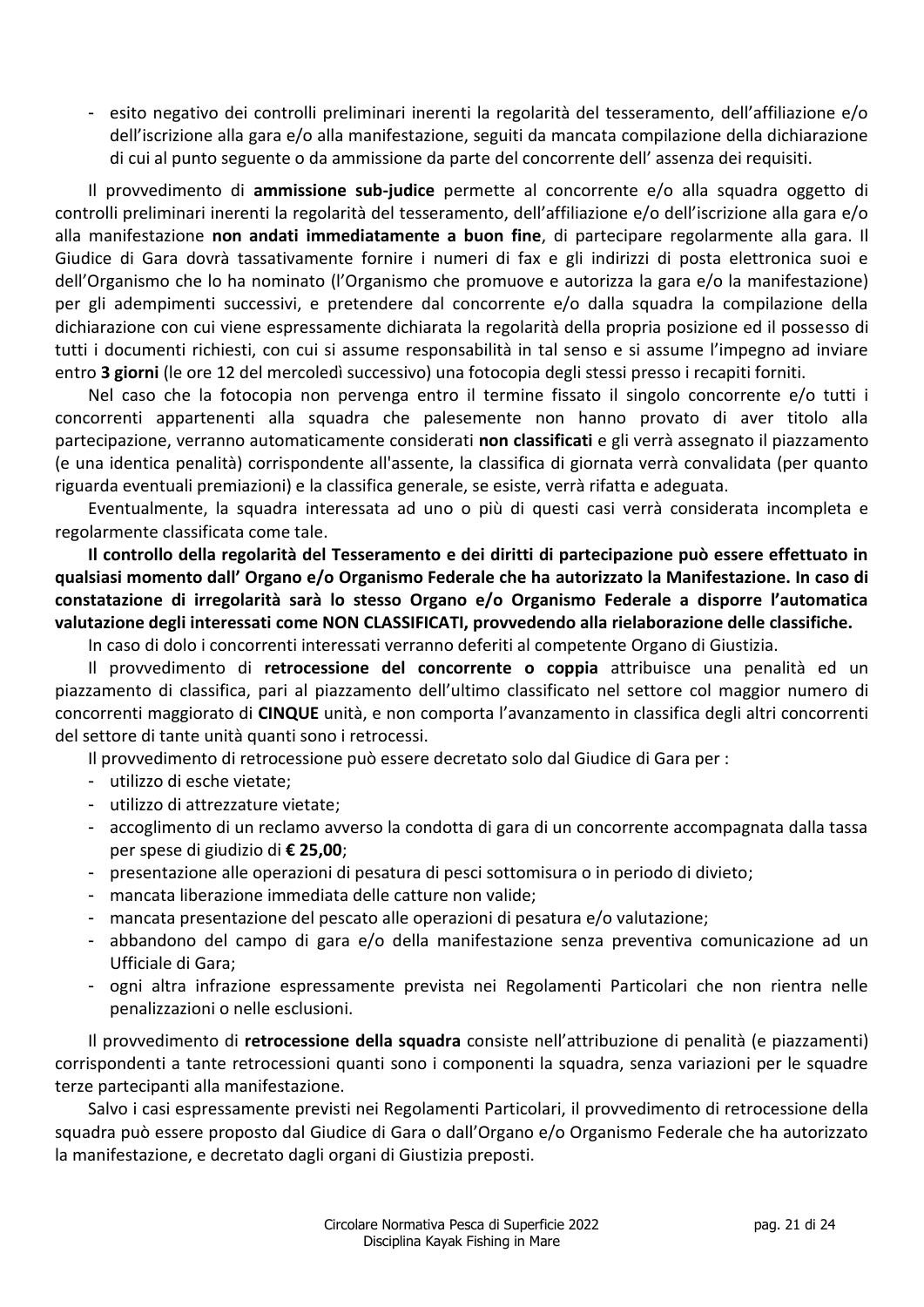Il provvedimento di retrocessione della squadra può essere decretato per passaggi di squadra in numero superiore od in modo difforme da quanto stabilito dalla Circolare Normativa e dai regolamenti particolari, e/o partecipazione di Atleti titolari in manifestazioni di livello superiore, e/o partecipazione in gare considerate formalmente concomitanti. A tutte le squadre coinvolte verranno assegnate le penalità corrispondenti a quattro retrocessioni (60 penalità nelle gare che si disputano con settori da 10 concorrenti, 100 con settori da 20 concorrenti, e così via).

Le squadre che subiscono queste sanzioni non potranno scartarle.

Nella prova successiva a quella in cui si è verificata l'infrazione, per verificare il corretto passaggio di concorrenti da una squadra all'altra ci si baserà sulla composizione delle squadre nell'ultima prova correttamente disputata (qualunque sia lo stato di avanzamento dell'iter del provvedimento).

La **penalizzazione** comporta per il concorrente la maggiorazione del valore della posizione di classifica (**penalità**) ottenuta di tanti punti quanti sono quelli stabiliti dalla presente Circolare Normativa, senza per questo mutare la posizione di classifica degli altri concorrenti del settore, e senza influire sul piazzamento.

Il provvedimento di penalizzazione può essere decretato solo dal Giudice di Gara.

Il provvedimento di penalizzazione può essere decretato in particolare per:

- mancata presentazione al controllo preliminare delle esche e delle pasture nello stato previsto dai regolamenti particolari (UN punto);
- mancato utilizzo degli appositi contenitori graduati (UN punto);
- presenza di terzi nel box assegnato o aiuto al concorrente nel preparare l' attrezzatura dopo l' ingresso nel box (UN punto);
- preparazione di attrezzature prima dell' ingresso nel box (UN punto).

La **non classificazione** attribuisce una penalità ed un piazzamento di classifica, pari a quello dell'ultimo classificato nel settore col maggior numero di concorrenti.

Il provvedimento di non classificazione può essere decretato solo dal Giudice di Gara, secondo le disposizioni dei Regolamenti Particolari.

Eccetto quelli relativi all'**ammissione sub.judice** e alla **retrocessione della squadra**, tutti i provvedimenti del Giudice di Gara sono immediatamente esecutivi.

Il provvedimento di **non ammissione** e quello di **esclusione dalla manifestazione** sono inappellabili.

Avverso ai provvedimenti appellabili, il concorrente e/o la squadra colpiti possono proporre al Giudice Sportivo territoriale o Nazionale, in base alle rispettive competenze e nei modi e termini previsti dalla presente Circolare Normativa e dal Regolamento di Disciplina, la **Ricusazione di Giudizio**.

La Ricusazione di Giudizio, nel caso di provvedimento emanato e comunicato nel corso di una gara, deve essere preannunciata per iscritto dal proponente al Giudice di Gara stesso, entro il termine della manifestazione, e fatta pervenire per iscritto dal proponente, entro 3 giorni e accompagnata dalla tassa per spese di giudizio di **€ 150,00,** al Giudice Sportivo Territoriale o Nazionale, in base alle rispettive competenze. Le Ricusazioni di Giudizio devono essere comunicate al Coordinatore Nazionale dei Giudici di Gara a cura del Giudice di Gara, tramite l'invio del rapporto di gara alla Segreteria del Coordinamento Giudici di Gara della FIPSAS.

I provvedimenti adottati dal Giudice di Gara e le attività istruttorie compiute devono essere evidenziati nel rapporto (o referto) di gara oppure in apposito verbale da allegare al rapporto stesso.

Ogni rapporto relativo alle gare inserite nel Calendario Nazionale che riporti reclami dovrà essere inviato, per opportuna conoscenza, anche alla Segreteria del Coordinamento Giudici di Gara della FIPSAS.

**Per opportuna conoscenza, l'Organo di Giustizia competente trasmetterà al Comitato di Settore e, eventualmente, al Comitato Regionale e/o alla Sezione Provinciale interessati, comunicazione relativa alle decisioni assunte e alle eventuali sanzioni comminate.** 

Per ciascun settore vengono individuati, oltre al Giudice di Gara (o Giudice Capo), altri Ufficiali di Gara che sovrintendono con ruoli specifici alla gestione ed al controllo delle gare di loro competenza.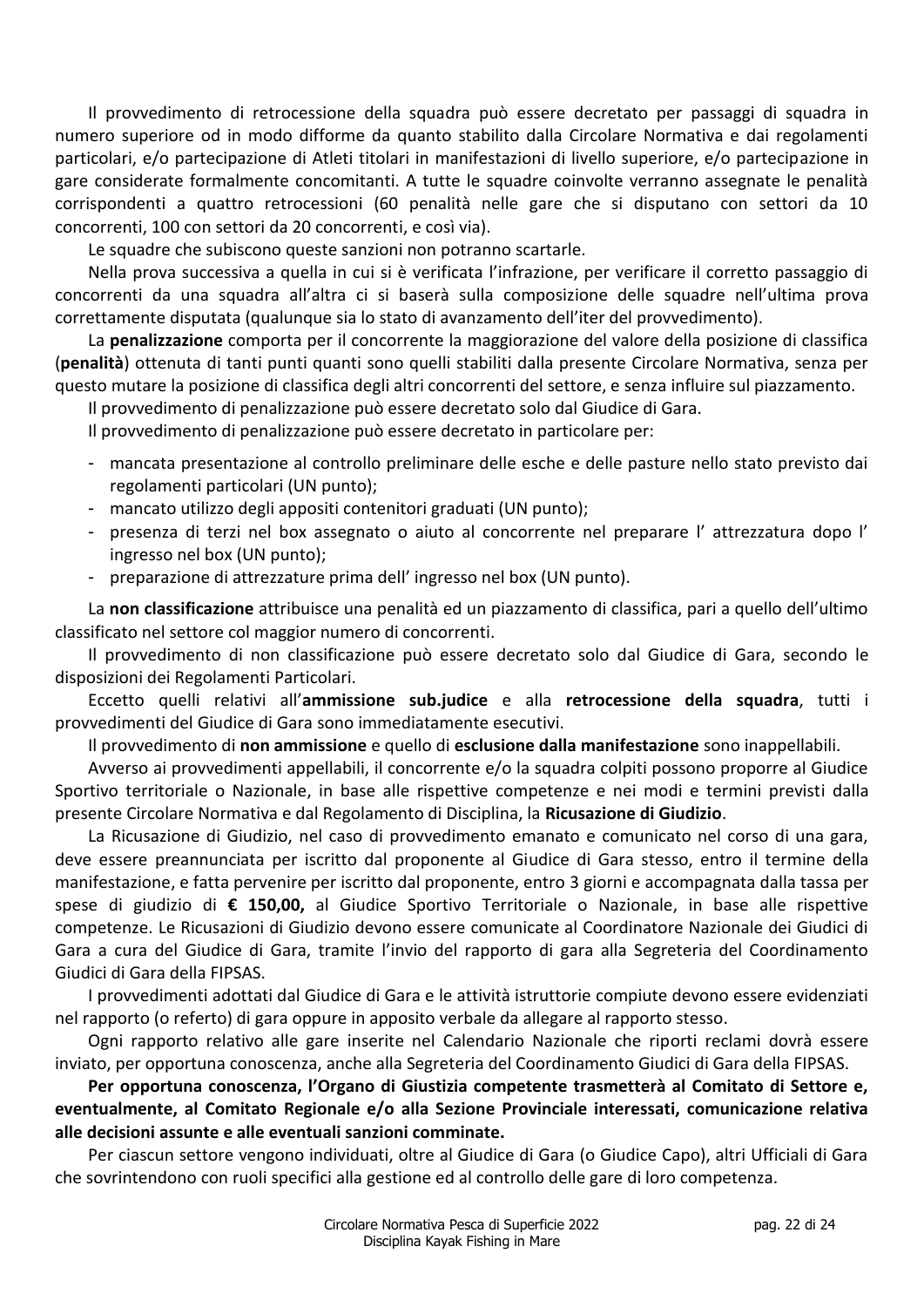#### <span id="page-22-0"></span>**PREMIAZIONI**

Hanno diritto a concorrere all'aggiudicazione dei premi soltanto coloro che portano a termine la competizione.

Il concorrente che non si presenta a ritirare personalmente il premio a lui assegnato perde il diritto al premio stesso che viene incamerato dalla Società organizzatrice della gara. Questa norma deve figurare nei Regolamenti Particolari delle singole gare, nei quali deve però essere indicata anche l'ora approssimativa della cerimonia.

Un concorrente andato a premio può non presenziare alla cerimonia soltanto in caso di forza maggiore o se ha preavvertito in tempo debito il Direttore di Gara.

Nelle manifestazioni che prevedono un "settore tecnico" le premiazioni di quel settore dovranno essere attribuite agli appartenenti al "settore tecnico" stesso se nella classifica integrata con i concorrenti adiacenti avranno acquisito il diritto al premio.

Nelle gare non disputate per cause di forza maggiore e non recuperabili, la premiazione di giornata sarà assegnata per sorteggio da effettuarsi sui presenti da parte della Società Organizzatrice.

# <span id="page-22-1"></span>**ATTIVITÀ GIOVANILE**

Il Comitato di Settore Pesca di Superficie si impegna a diffondere la sana attività della pesca sportiva tra i giovani e demanda alla Organizzazione Periferica lo sviluppo della parte agonistica, comprendendovi tutti gli altri aspetti ricreativi, conoscitivi e formativi.

In particolare viene proposto:

- che tutte le Società Affiliate istituiscano nel loro ambito il settore giovanile e programmino le possibili attività per le categorie indicate;
- che le stesse Società riferendosi ad Organismi Studenteschi (Provveditorati alla Pubblica Istruzione) e Sportivi (CONI) istituiscano "Scuole di Pesca" ove sia previsto l'insegnamento pratico dell'attività, la conoscenza delle Leggi e dei regolamenti relativi, lo studio dell'ambiente finalizzato al rispetto delle acque e del patrimonio ittico;
- che i Comitati Regionali, le Sezioni Provinciali e i Delegati Provinciali coordinino l'attività delle Società finalizzandola a Campionati Interregionali, Regionali e Provinciali.

#### <span id="page-22-2"></span>**ATTIVITA' AGONISTICA**

# <span id="page-22-3"></span>**CAMPIONATO ITALIANO INDIVIDUALE DI KAYAK FISHING IN MARE**

Al Campionato Italiano Individuale di Kayak Fishing si accederà per LIBERA ISCRIZIONE, purché gli Atleti siano in possesso di tutti i requisiti richiesti per la partecipazione all'attività agonistica e le richieste di iscrizione siano inoltrate per il tramite della Sezione Provinciale di appartenenza alla Sede Centrale e alla Società Organizzatrice indicata sul Regolamento Particolare.

Le iscrizioni verranno chiuse allo scadere della data prefissata sul Regolamento Particolare. Per l'acquisizione del diritto a partecipare farà sempre fede la data di arrivo dell'iscrizione (e-mail).

Il Campionato Italiano Individuale di Kayak Fishing si effettuerà attraverso la partecipazione **di DUE prove di finale.**

**CLASSIFICA FINALE -** La classifica finale sarà redatta dalla somma dei punteggi effettivi ottenuti nelle due prove. Nel caso in cui la gara, per cause di forza maggiore, dovesse disputarsi in un'unica manche, la classifica finale sarà quella relativa all'unica giornata di gara portata regolarmente a termine; a parità, si terrà conto delle discriminanti previste nel Regolamento Particolare.